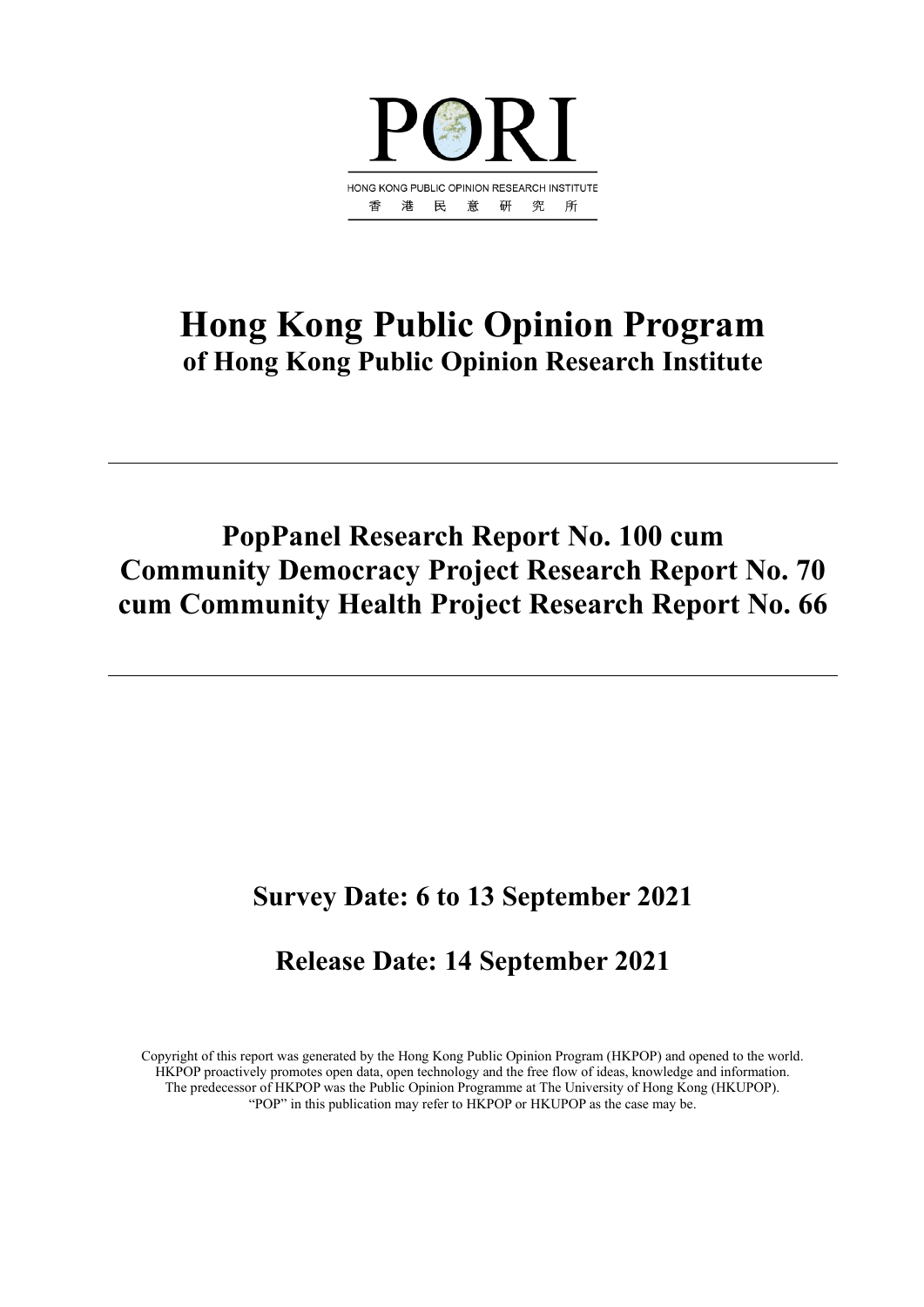## **Research Background**

Initiated by the Hong Kong Public Opinion Research Institute (HKPORI), the "Community Integration through Cooperation and Democracy, CICD" Project (or the "Community Democracy Project") aims to provide a means for Hongkongers to re-integrate ourselves through mutual respect, rational deliberations, civilized discussions, personal empathy, social integration, and when needed, resolution of conflicts through democratic means. It is the rebuilding of our Hong Kong society starting from the community level following the spirit of science and democracy. For details, please visit: [https://www.pori.hk/cicd.](https://www.pori.hk/cicd)

The surveys of Community Democracy (CD) Project officially started on 3 January 2020, targeting members of "HKPOP Panel" established by HKPORI in July 2019, including "Hong Kong People Representative Panel" (Probability-based Panel) and "Hong Kong People Volunteer Panel" (Nonprobability-based Panel). This report also represents Report No. 100 under HKPOP Panel survey series, as well as Report No. 70 under the CD Project survey series. Since CD Project aims to gauge the opinions of members in different communities, HKPORI needs to continuously recruit new panel members and map their profile with their respective constituency areas to form "HKPOP Community Panel" including "Community Representative Panel" and "Community Volunteer Panel" first, and then conduct the research.

In view of the outbreak of Novel Coronavirus (also known as "Wuhan Pneumonia") in late January 2020, HKPOP kick-started the "Community Democracy Project: Community Health Module" or "Community Health Project" using a PopPanel survey design to study the public's views on the epidemic and the Government's relevant polices using small communities such as housing estates as the unit of analysis. The survey covers people's views on their perceived chance of contracting pneumonia, appraisal on the government's handling of the disease, impacts of the border closure, calls for strike by frontline medical staff, community outbreak, work-from-home arrangement, immigration controls, general use of face masks as well as the government's implementation of relevant policies. This is the Report No. 66 under the Community Health Project survey series. The special feature of the Community Health Project is the lowering of respondents' age bracket to 12 years old, in order to obtain more comprehensive samples.

HKPOP sent out emails to all panel members at the beginning of the survey, inviting them to fill in the questionnaire at the designated online platform. Members were allowed to make repeated submissions, while only the last submission of each individual member would be used for analysis.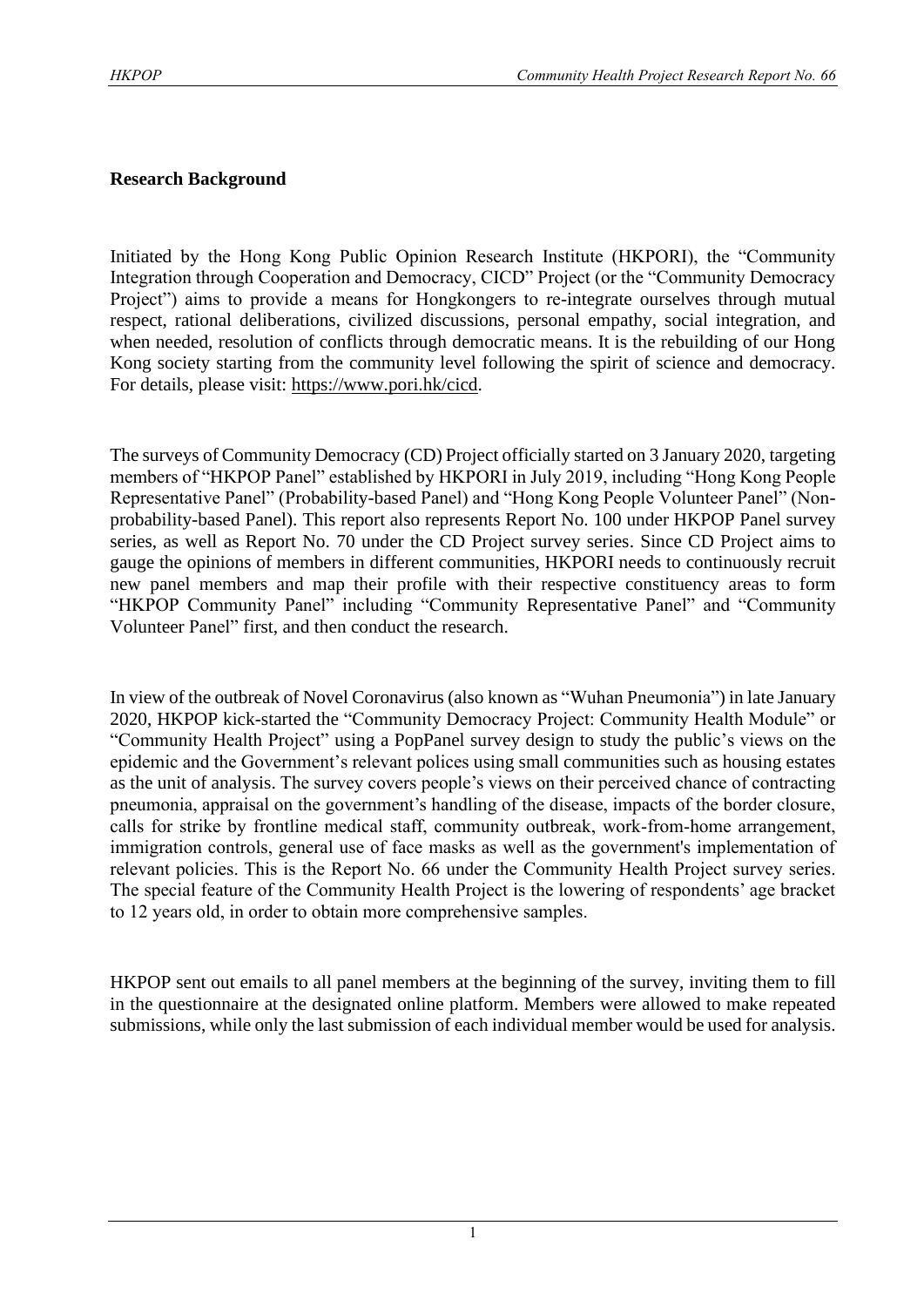# **Contact Information**

Herewith the contact information of the "Community Health survey":

# **Table 1: Detailed Contact Information**

| Survey method                 | Online survey                                                                                                                                                                                                                                                                                                                                                |                                                                      |  |  |  |  |
|-------------------------------|--------------------------------------------------------------------------------------------------------------------------------------------------------------------------------------------------------------------------------------------------------------------------------------------------------------------------------------------------------------|----------------------------------------------------------------------|--|--|--|--|
| Target population             | HKPOP Panel samples, namely Hong Kong People Representative Panel<br>(Probability-based Panel) and Hong Kong People Volunteer Panel (Non-<br>probability-based Panel)                                                                                                                                                                                        |                                                                      |  |  |  |  |
| Weighting method              | The figures are rim-weighted according to 1) gender-age distribution of<br>Hong Kong population and by District Councils population figures from<br>Census and Statistics Department; 2) Voting results of District Councils<br>Election from Registration and Electoral Office; 3) rating distribution of<br>Chief Executive from regular tracking surveys. |                                                                      |  |  |  |  |
| Date of survey                | 6 September, 3pm – 13 September, 3pm                                                                                                                                                                                                                                                                                                                         |                                                                      |  |  |  |  |
| Total sample size             | Probability-based Panel: 764                                                                                                                                                                                                                                                                                                                                 | Non-probability-based Panel: 6,113                                   |  |  |  |  |
| Response rate                 | Probability-based Panel: 8.7%                                                                                                                                                                                                                                                                                                                                | Non-probability-based Panel: 7.4%                                    |  |  |  |  |
| Sampling error <sup>[1]</sup> | Sampling error of percentages at<br>$+/-4\%$ at 95% confidence level                                                                                                                                                                                                                                                                                         | Sampling error of percentages at<br>$+/-1\%$ at 95% confidence level |  |  |  |  |

[1] All error figures in this release are calculated at 95% confidence level. "95% confidence level" means that if we were to repeat a certain survey 100 times with different random samples, we would expect 95 times having the population parameter within the respective error margins calculated. Because of sampling errors, when quoting percentages, journalists should refrain from reporting decimal places, whereas one decimal place can be used when quoting rating figures.

# **PopPanel Composition**

Regarding data collection, survey data from both the Hong Kong People Representative Panel and Hong Kong People Volunteer Panel were collected in the form of online questionnaire.

Among them, the Hong Kong People Representative Panel comes from members of the "HKPOP Panel" recruited in regular random telephone surveys. HKPOP uses "HKPOP Panel" as a framework for conducting surveys for different research projects, any eligible family member in the household may be invited to participate in a specific research.

Meanwhile, members of the Hong Kong People Volunteer Panel are recruited online. Citizens only need to self-register in HKPORI website to participate in online questionnaires.

All panel data collected will be adjusted using rim-weighting, to minimize the effects of selfselection bias or participation bias. Details are documented in the Weighting Procedure section.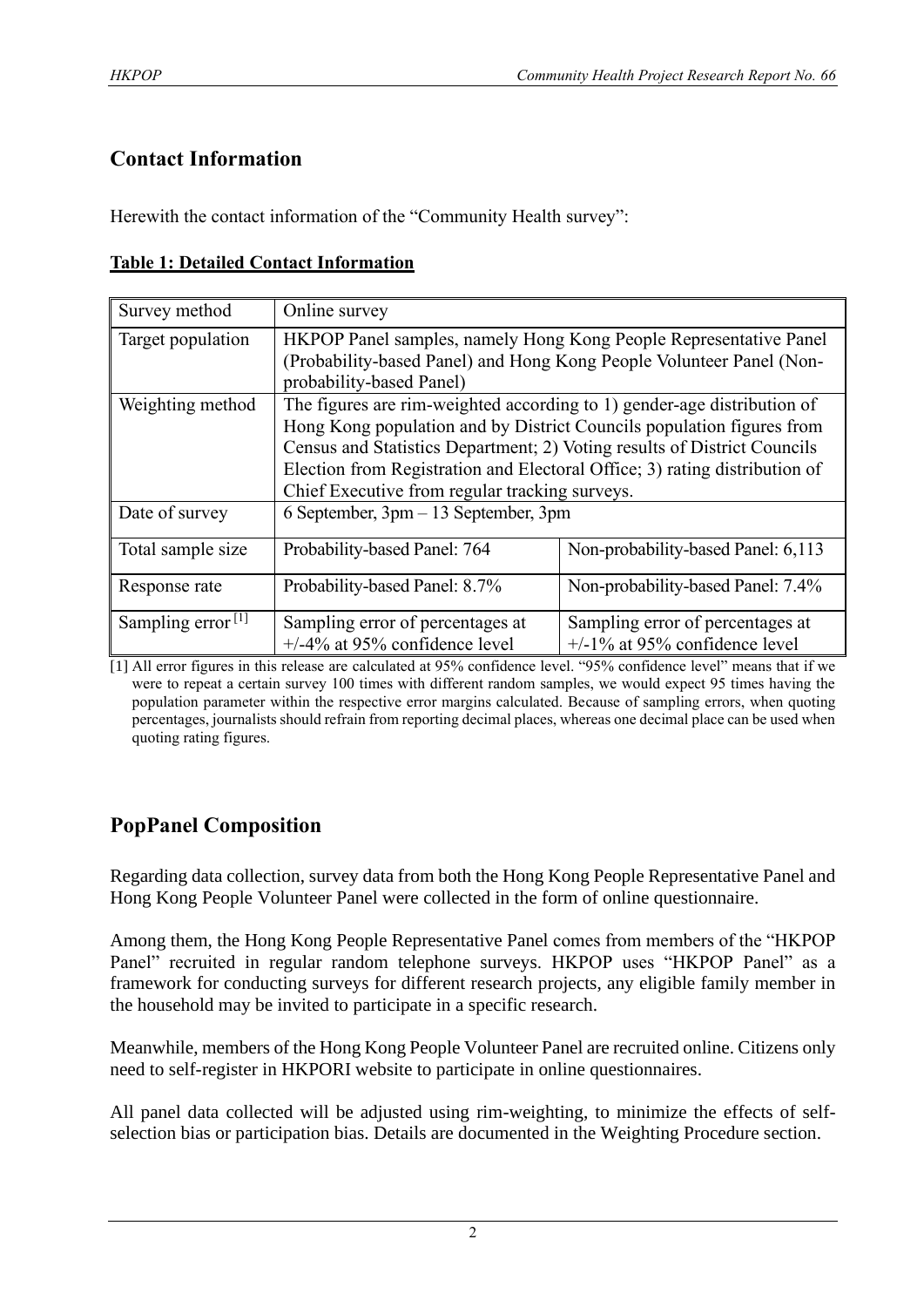.

# **Response Rate**

HKPOP adopts a set of contact definition in compliance with most international standards. Historically, the social research community in Hong Kong has developed its own set of contact rates, cooperation rates, response rates, and so on. HKPOP normally reports the "success rate" for online surveys.

The calculation of the success rates in this study refers to the following tables.

# **Table 2: Calculation of success rate of the Hong Kong People Representative Panel (by HKPOP definition)**

| Success rate                                            |                  |  |  |  |  |
|---------------------------------------------------------|------------------|--|--|--|--|
| Successful cases                                        | $x\ 100.0\%$     |  |  |  |  |
| Panel size of the Hong Kong People Representative Panel |                  |  |  |  |  |
| 764                                                     | $\rm x\;100.0\%$ |  |  |  |  |
| 8,747                                                   |                  |  |  |  |  |
| 8.7%                                                    |                  |  |  |  |  |

# **Table 3: Calculation of success rate of the Hong Kong People Volunteer Panel (by HKPOP definition)**

| Success rate                                       |             |  |  |  |  |  |  |  |
|----------------------------------------------------|-------------|--|--|--|--|--|--|--|
| Successful cases                                   | $x 100.0\%$ |  |  |  |  |  |  |  |
| Panel size of the Hong Kong People Volunteer Panel |             |  |  |  |  |  |  |  |
| 6,113                                              | x 100.0%    |  |  |  |  |  |  |  |
| 82,589                                             |             |  |  |  |  |  |  |  |
| 7.4%                                               |             |  |  |  |  |  |  |  |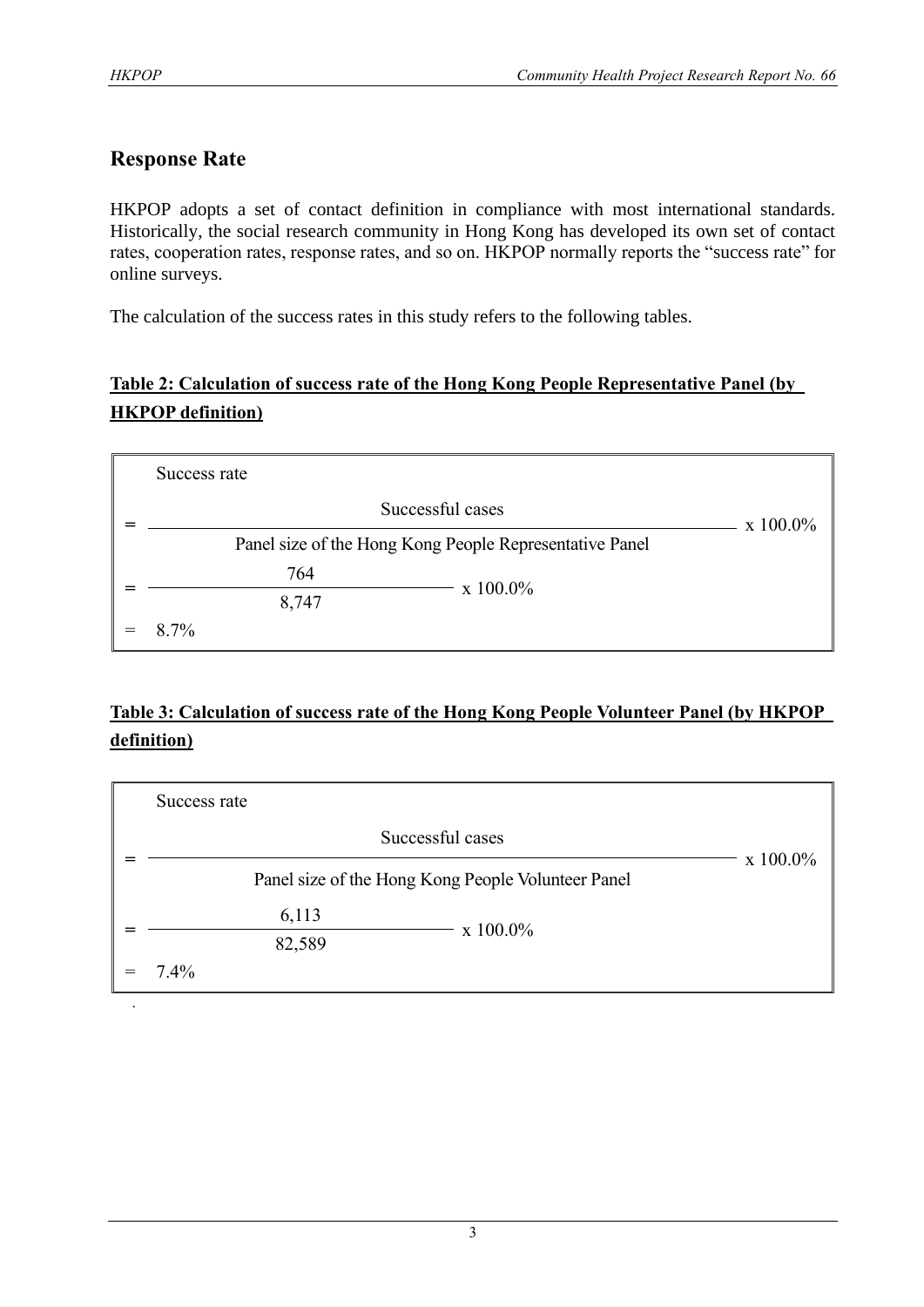# **Weighting Procedure**

HKPOP has continuously adopted and enhanced its weighting method over the past few decades. For this survey, HKPOP adopts a "2 by 5 by 18 by 3 by 13" weighting procedure involving five variables, namely, gender, age, district (18 cells), voting record (3 cells) and rating of Chief Executive (13 cells). Basically, the raw data of practically all random telephone surveys conducted by HKPOP are rim-weighted by the figures obtained from the Hong Kong Census and Statistics Department and/or Registration and Electoral Office so that the marginal distribution of the sample in terms of gender and age would match with that of the general population figures from the Hong Kong Census and Statistics Department. The marginal distribution of the sample in terms of district and voting record would match that of the general population figures from the Hong Kong Census and Statistics Department and/or Registration and Electoral Office. The marginal distribution of the sample in terms of "rating of Chief Executive" would match that of the general population in HKPOP's regular tracking surveys. This rim-weighting method (sometimes called raking) is found to be the most practicable method in processing HKPOP's survey data.

Specifically, the gender and age groupings used for weighting are as follows:

- Male 12-29
- Male 30-39
- Male 40-49
- Male 50-59
- Male 60 or above
- The districts used for weighting are as follows:
	- Central and Western
	- Wan Chai
	- Eastern
	- Southern
	- Yau Tsim Mong
	- Sham Shui Po
	- Kowloon City
	- Wong Tai Sin
	- Kwun Tong
- Female 12-29
- Female 30-39
- Female 40-49
- Female 50-59
- Female 60 or above
- Tsuen Wan
- Tuen Mun
- Yuen Long
- North
- Tai Po
- Sai Kung
- Sha Tin
- Kwai Tsing
- Islands

The voting records used for weighting are as follows:

- Candidates of pro-democracy camp
- Candidates of non-pro-democracy camp
- Did not vote / blank / void vote

The "rating of Chief Executive" groupings used for weighting are as follows:

- 0 mark
- $\bullet$  1-9 mark(s)
- $\bullet$  10-19 marks
- 20-29 marks
- 30-39 marks
- $\bullet$  40-49 marks
- 50 marks
- 51-60 marks
- $\bullet$  61-70 marks
- 71-80 marks
- 81-90 marks
- 91-99 marks
- $\bullet$  100 marks
- 
-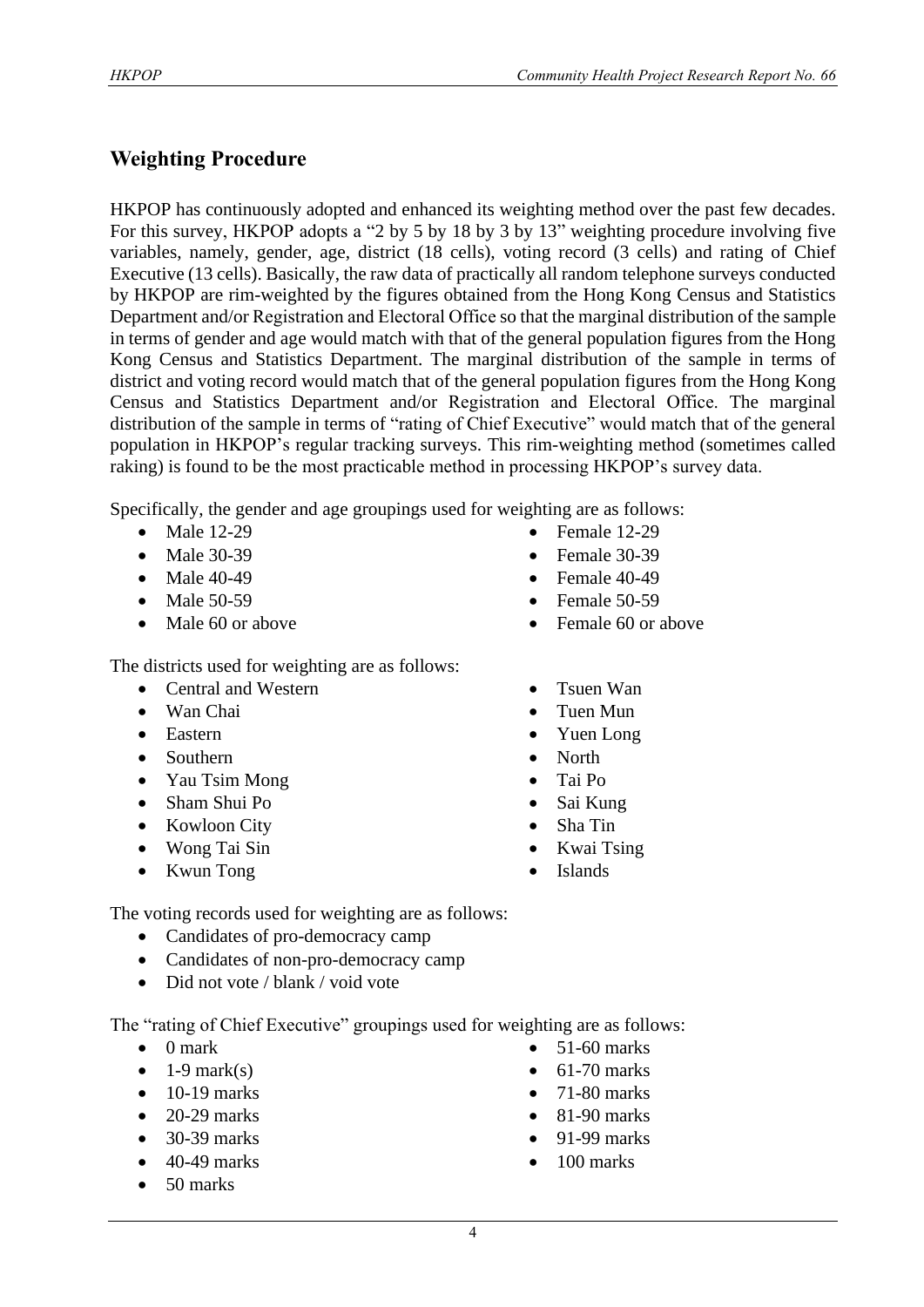## **Quantitative Analysis Results**

Quantitative analysis results of the "Community Health survey", after applying the standard weighting procedures, are as follows:

|                                                                                                                                                                                 |                             | <b>Hong Kong People Representative Panel</b><br>$(Base=761)$ |             | <b>Hong Kong People Volunteer Panel</b><br>$(Base=6, 094)$ |                |             |  |
|---------------------------------------------------------------------------------------------------------------------------------------------------------------------------------|-----------------------------|--------------------------------------------------------------|-------------|------------------------------------------------------------|----------------|-------------|--|
| <b>Opinion Question</b> <sup>[2]</sup>                                                                                                                                          | Don't know /<br>hard to say | Try to predict                                               | Average     | Don't know/<br>hard to say                                 | Try to predict | Average     |  |
| Q1 What do you think is your chance of<br>being infected with novel coronavirus<br>pneumonia, also known as Wuhan<br>pneumonia, in the coming one month?<br>[Logarithmic Scale] | 21%                         | 79%                                                          | $8\%^{[3]}$ | 17%                                                        | 83%            | $6\%^{[3]}$ |  |

### **Table 4: Q1 Survey results, by panel type; Survey period: 6-13/9/2021**

[2] Answer options included: 0-10 rating scale, others and don't know / hard to say. Answer options changed from linear scale to logarithmic scale since Oct 2020. Questions asked remain unchanged while options of lower probability are further broken down and increase gradually in logarithmic scale.

[3] The difference between the figure and the result from the previous survey has gone beyond the sampling error at 95% confidence level, meaning that the change is statistically significant prima facie. However, whether the difference is statistically significant is not the same as whether they are practically useful or meaningful, and different weighting methods could have been applied in different surveys.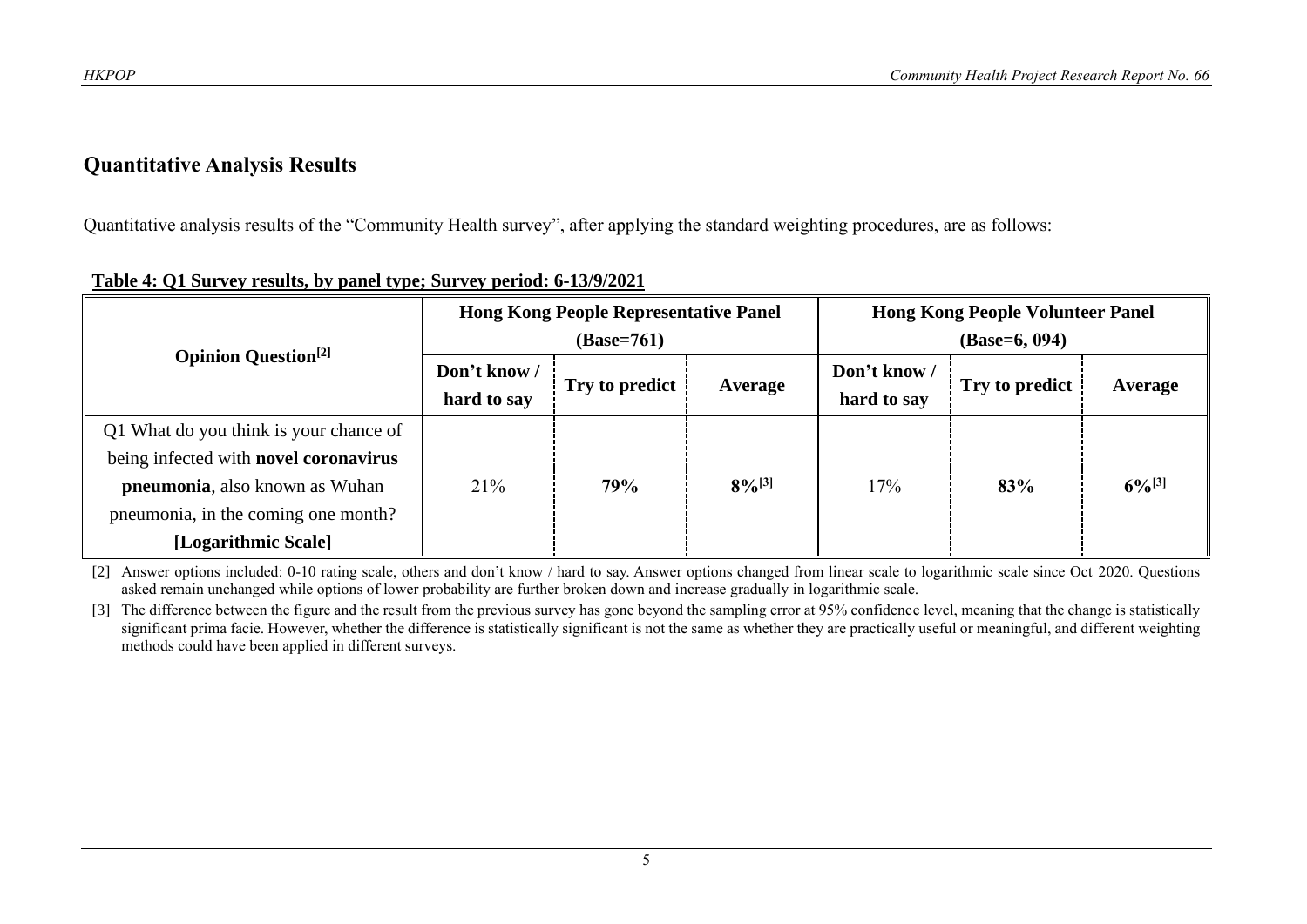## **Chart 1: Q1 Combined Chart, by panel type**



## Assessment of the public's expected chance of COVID-19 infection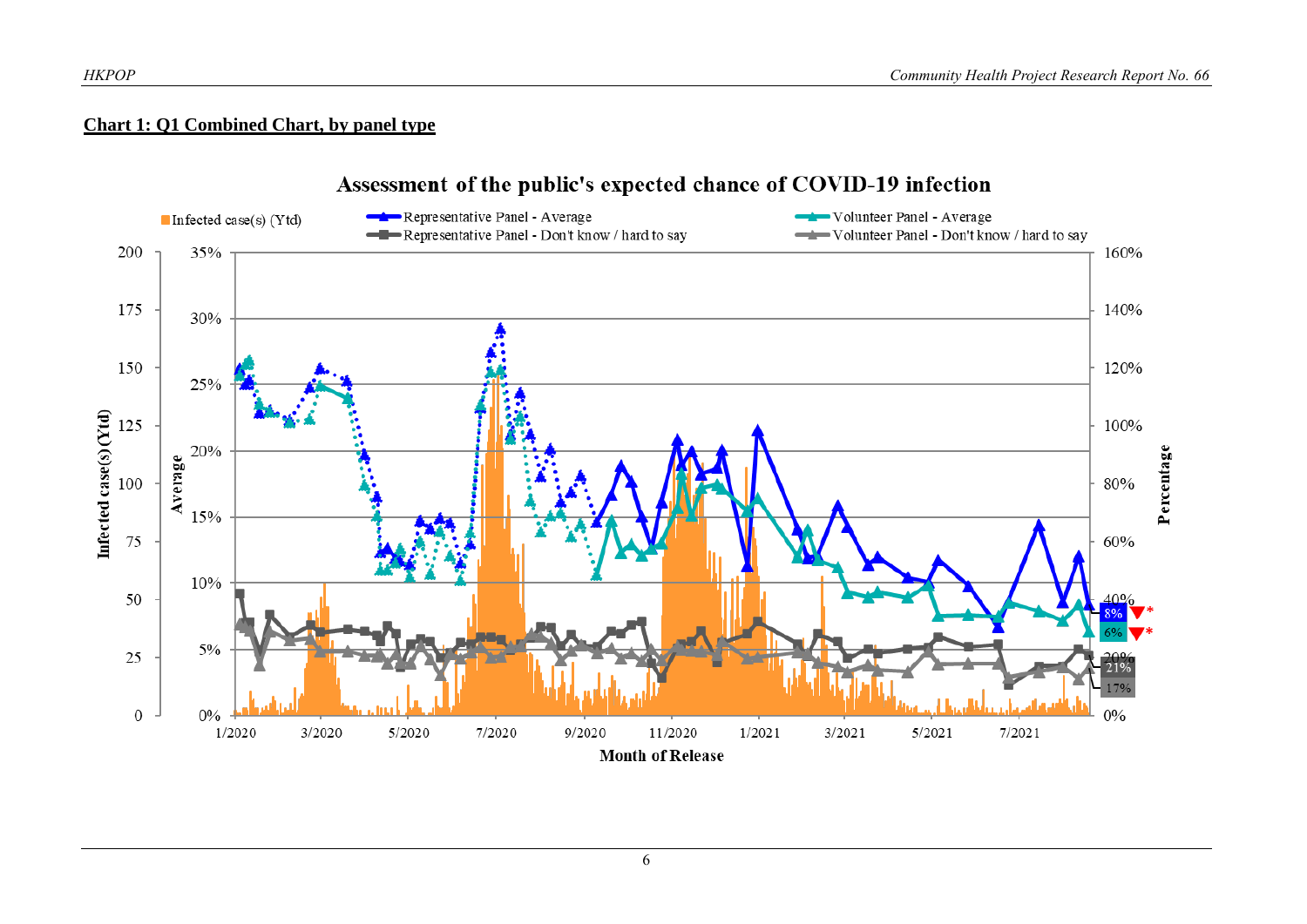| <b>Opinion Question</b> <sup>[4]</sup>                                                                                       |                  |                  | <b>Hong Kong People Representative Panel</b><br>(Base=761) | <b>Hong Kong People Volunteer Panel</b><br>$(Base=6,105)$ |                  |                  |                     |                     |
|------------------------------------------------------------------------------------------------------------------------------|------------------|------------------|------------------------------------------------------------|-----------------------------------------------------------|------------------|------------------|---------------------|---------------------|
|                                                                                                                              | <b>Satisfied</b> | <b>Half-half</b> | <b>Dissatisfied</b>                                        | Mean <sup>[5]</sup>                                       | <b>Satisfied</b> | <b>Half-half</b> | <b>Dissatisfied</b> | Mean <sup>[5]</sup> |
| Q2 How satisfied or dissatisfied are<br>you with the government's<br>performance in handling novel<br>coronavirus pneumonia? | 29%              | $20\%^{[6]}$     | $50\%$ <sup>[6]</sup>                                      | 2.5                                                       | $32\%^{[6]}$     | $8\%^{[6]}$      | 59%                 | 2.4                 |

#### **Table 5: Q2 Survey results, by panel type; Survey period: 6-13/9/2021**

[4] Answer options included: very much satisfied, somewhat satisfied, half-half, somewhat dissatisfied, very much dissatisfied and don't know / hard to say.

[5] The mean value is calculated by quantifying all individual responses into 1, 2, 3, 4, 5 marks according to their degree of positive level, where 1 is the lowest and 5 the highest, and then calculate the sample mean.

[6] The difference between the figure and the result from the previous survey has gone beyond the sampling error at 95% confidence level, meaning that the change is statistically significant prima facie. However, whether the difference is statistically significant is not the same as whether they are practically useful or meaningful, and different weighting methods could have been applied in different surveys.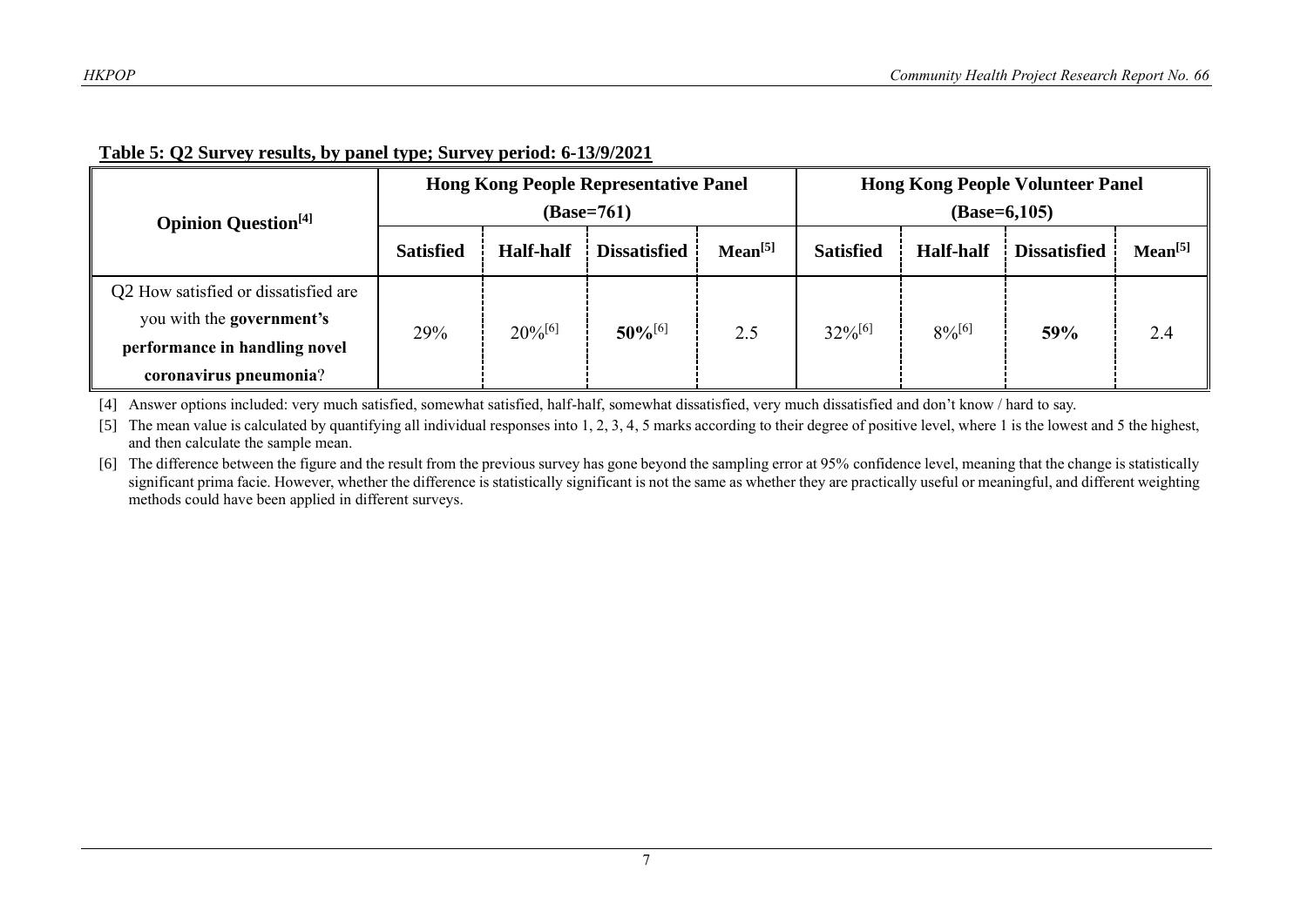#### **Chart 2: Q2 Combined Chart, by panel type**



## Appraisal of HK Government's performance in handling novel coronavirus pneumonia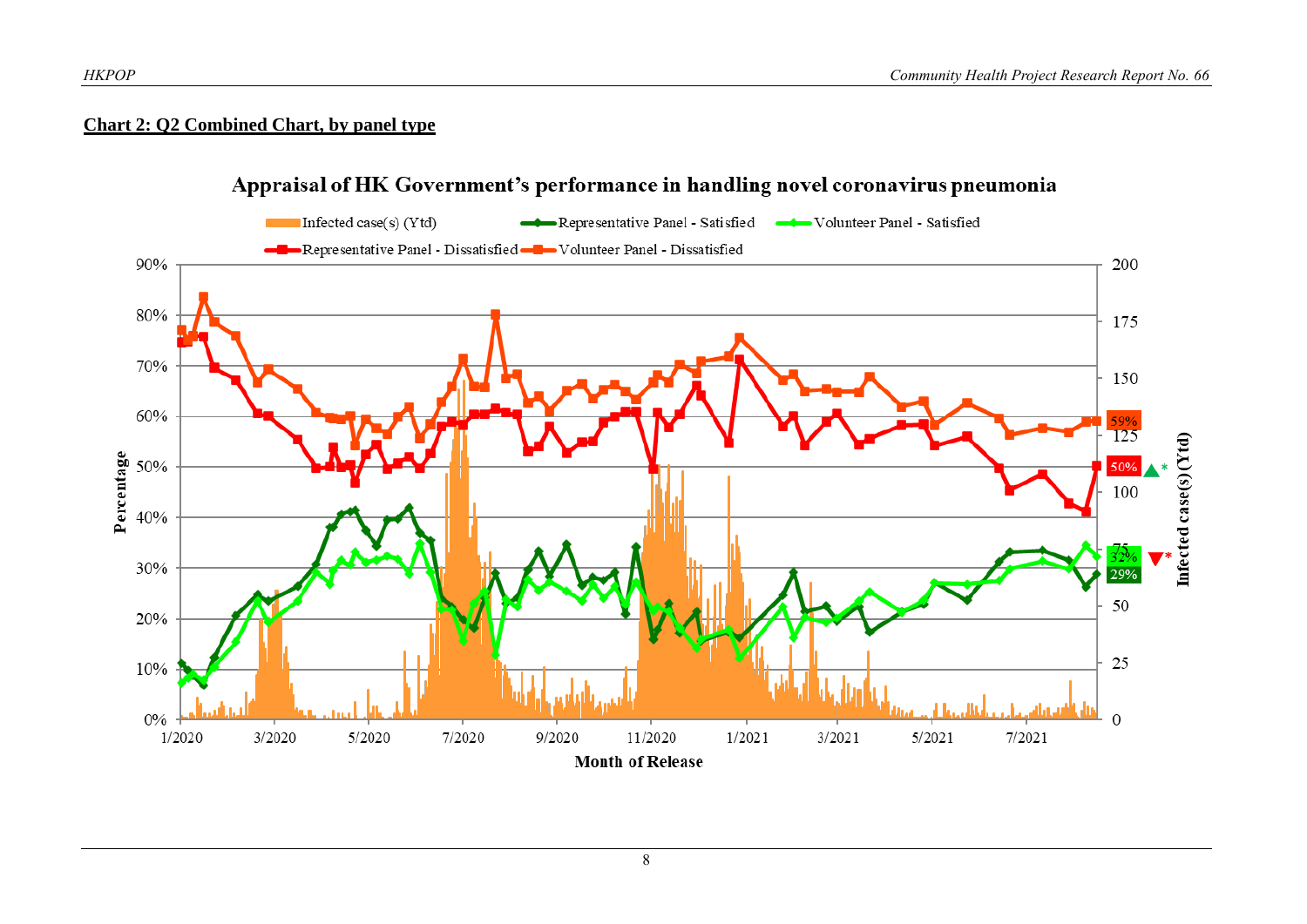# **Appendices**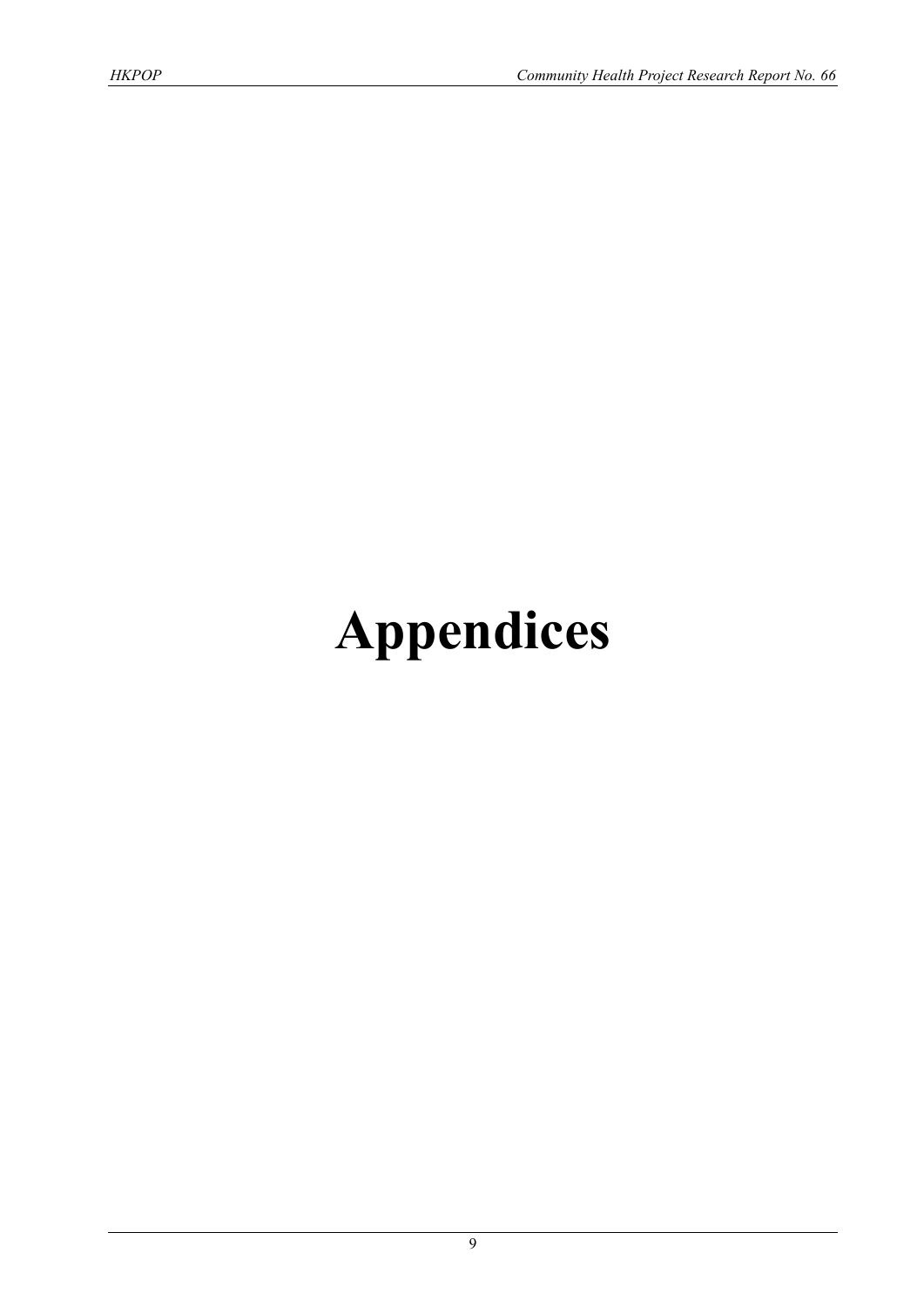# **Appendix 1: Demographic profile of respondents**

| Gender: |                   |          | Hong Kong People Representative Panel |                 |         | Hong Kong People Volunteer Panel |         |                 |           |
|---------|-------------------|----------|---------------------------------------|-----------------|---------|----------------------------------|---------|-----------------|-----------|
|         | Raw sample        |          |                                       | Weighted sample |         | Raw sample                       |         | Weighted sample |           |
|         |                   | Freq     | %                                     | Freq            | %       | Freq                             | %       | Freq            | %         |
| Male    |                   | 489      | 64.0%                                 | 361             | 47.3%   | 3,274                            | 53.6%   | 2,914           | 47.7%     |
| Female  |                   | 275      | $36.0\%$                              | 403             | 52.7%   | 2,826                            | 46.2%   | 3,190           | 52.3%     |
| Other   |                   |          | $0.0\%$                               |                 | $0.0\%$ | 12                               | $0.2\%$ |                 | $< 0.1\%$ |
|         | Total             | 764      | 100.0%                                | 764             | 100.0%  | 6,112                            | 100.0%  | 6,106           | 100.0%    |
|         | Missing $case(s)$ | $\Omega$ |                                       |                 |         |                                  |         | $\lt$           |           |

| Age:                | Hong Kong People Representative Panel |          |          |                 |       | Hong Kong People Volunteer Panel |       |                 |  |
|---------------------|---------------------------------------|----------|----------|-----------------|-------|----------------------------------|-------|-----------------|--|
|                     | Raw sample                            |          |          | Weighted sample |       | Raw sample                       |       | Weighted sample |  |
|                     | Freq                                  | %        | Freq     | %               | Freq  | %                                | Freq  | %               |  |
| $12 - 29$           | 86                                    | 11.3%    | 151      | 19.8%           | 885   | 14.5%                            | 1,197 | 19.7%           |  |
| $30 - 39$           | 150                                   | 19.6%    | 118      | 15.5%           | 1,481 | 24.3%                            | 938   | 15.5%           |  |
| $40 - 49$           | 140                                   | 18.3%    | 124      | 16.3%           | 1,556 | 25.6%                            | 993   | 16.4%           |  |
| $50 - 59$           | 195                                   | $25.5\%$ | 139      | 18.2%           | 1,394 | 22.9%                            | 1,107 | 18.2%           |  |
| $\vert$ 60 or above | 193                                   | 25.3%    | 231      | 30.3%           | 770   | 12.7%                            | 1,832 | 30.2%           |  |
| Total               | 764                                   | 100.0%   | 764      | 100.0%          | 6,086 | 100.0%                           | 6,068 | 100.0%          |  |
| Missing $case(s)$   | $\overline{0}$                        |          | $\theta$ |                 | 27    |                                  | 37    |                 |  |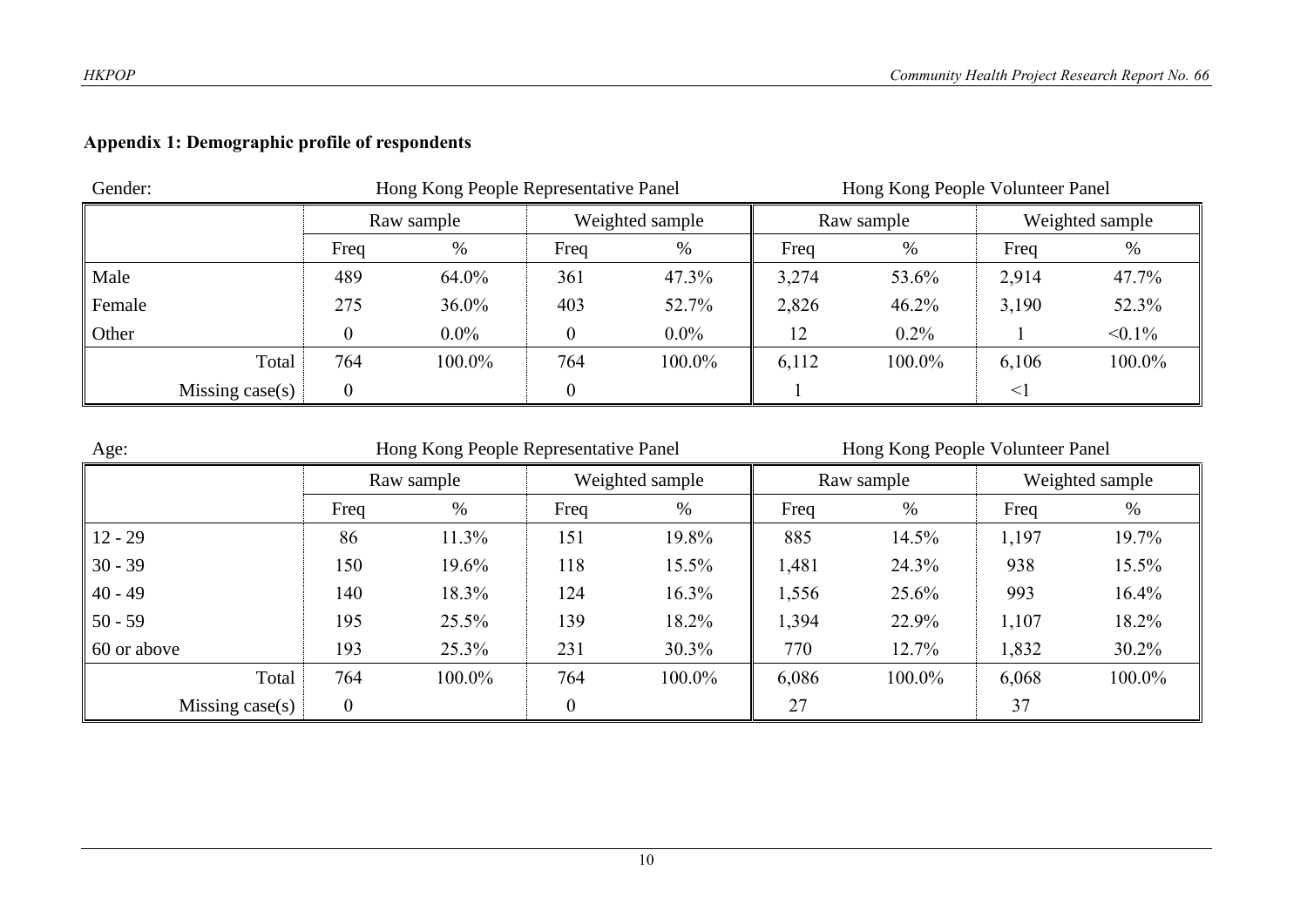| <b>Education attainment:</b> | Hong Kong People Representative Panel |          |      |                 |       |            | Hong Kong People Volunteer Panel |                 |  |  |
|------------------------------|---------------------------------------|----------|------|-----------------|-------|------------|----------------------------------|-----------------|--|--|
|                              | Raw sample                            |          |      | Weighted sample |       | Raw sample |                                  | Weighted sample |  |  |
|                              | Freq                                  | $\%$     | Freq | %               | Freq  | $\%$       | Freq                             | %               |  |  |
| Primary or below             |                                       | $0.5\%$  |      | $.7\%$          |       | $0.2\%$    |                                  | $< 0.1\%$       |  |  |
| Secondary                    | 173                                   | 22.8%    | 135  | 17.9%           | 899   | 15.2%      | 879                              | 15.8%           |  |  |
| Tertiary or above            | 582                                   | $76.7\%$ | 607  | 80.4%           | 4,990 | 84.6%      | 4,667                            | 84.1%           |  |  |
| Total                        | 759                                   | 100.0%   | 755  | 100.0%          | 5,898 | 100.0%     | 5,547                            | 100.0%          |  |  |
| Missing case(s)              |                                       |          |      |                 | 215   |            | 558                              |                 |  |  |

| Occupation:                         |        | Hong Kong People Representative Panel |      |                 | Hong Kong People Volunteer Panel |            |       |                 |
|-------------------------------------|--------|---------------------------------------|------|-----------------|----------------------------------|------------|-------|-----------------|
|                                     |        | Raw sample                            |      | Weighted sample |                                  | Raw sample |       | Weighted sample |
|                                     | Freq   | %                                     | Freq | %               | Freq                             | $\%$       | Freq  | %               |
| Administrators and<br>professionals | 253    | 33.4%                                 | 239  | 31.6%           | 2,372                            | 40.3%      | 1,737 | 31.4%           |
| Clerks and service workers          | 183    | 24.2%                                 | 180  | 23.8%           | 1,624                            | 27.6%      | 1,234 | 22.3%           |
| Workers                             | 23     | $3.0\%$                               | 13   | 1.8%            | 127                              | $2.2\%$    | 55    | $1.0\%$         |
| <b>Students</b>                     | 15     | $2.0\%$                               | 40   | $5.3\%$         | 228                              | 3.9%       | 486   | 8.8%            |
| Home-makers / housewives            | 38     | $5.0\%$                               | 37   | $5.0\%$         | 257                              | 4.4%       | 250   | 4.5%            |
| Others                              | 245    | 32.4%                                 | 246  | 32.6%           | 1,281                            | 21.8%      | 1,773 | 32.0%           |
| Total                               | 757    | 100.0%                                | 755  | 100.0%          | 5,889                            | 100.0%     | 5,536 | 100.0%          |
| Missing $case(s)$                   | $\tau$ |                                       | 9    |                 | 224                              |            | 570   |                 |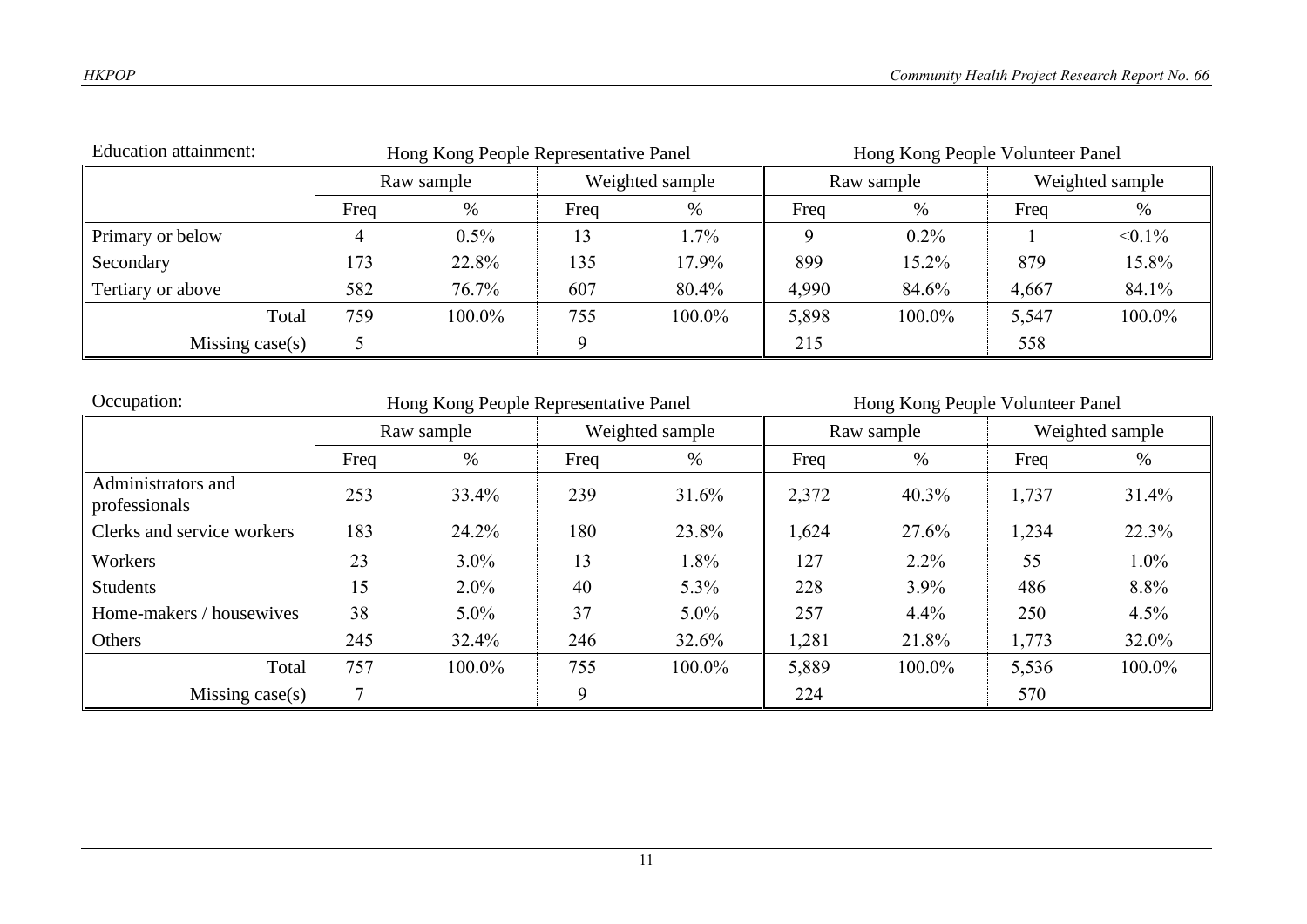| District:         |      | Hong Kong People Representative Panel |      |                 | Hong Kong People Volunteer Panel |            |       |                 |  |
|-------------------|------|---------------------------------------|------|-----------------|----------------------------------|------------|-------|-----------------|--|
|                   |      | Raw sample                            |      | Weighted sample |                                  | Raw sample |       | Weighted sample |  |
|                   | Freq | $\%$                                  | Freq | $\%$            | Freq                             | $\%$       | Freq  | $\%$            |  |
| Central & Western | 27   | 3.9%                                  | 22   | $3.2\%$         | 242                              | 4.0%       | 197   | 3.3%            |  |
| Wan Chai          | 9    | 1.3%                                  | 16   | 2.4%            | 149                              | 2.5%       | 149   | 2.5%            |  |
| Eastern           | 75   | 11.0%                                 | 50   | 7.3%            | 583                              | 9.7%       | 443   | 7.4%            |  |
| Southern          | 30   | 4.4%                                  | 24   | 3.5%            | 240                              | 4.0%       | 214   | 3.6%            |  |
| Yau Tsim Mong     | 33   | 4.8%                                  | 30   | 4.4%            | 257                              | 4.3%       | 266   | 4.4%            |  |
| Sham Shui Po      | 26   | 3.8%                                  | 40   | 5.8%            | 296                              | 4.9%       | 334   | 5.5%            |  |
| Kowloon City      | 38   | 5.6%                                  | 39   | 5.7%            | 298                              | 4.9%       | 340   | 5.7%            |  |
| Wong Tai Sin      | 23   | 3.4%                                  | 39   | 5.6%            | 324                              | 5.4%       | 341   | 5.7%            |  |
| <b>Kwun Tong</b>  | 61   | 8.9%                                  | 63   | $9.2\%$         | 426                              | 7.1%       | 554   | $9.2\%$         |  |
| Tsuen Wan         | 31   | 4.5%                                  | 29   | 4.2%            | 305                              | 5.1%       | 253   | 4.2%            |  |
| Tuen Mun          | 48   | 7.0%                                  | 46   | 6.7%            | 362                              | 6.0%       | 401   | 6.7%            |  |
| Yuen Long         | 57   | 8.3%                                  | 59   | 8.6%            | 397                              | 6.6%       | 529   | 8.8%            |  |
| North             | 15   | 2.2%                                  | 29   | 4.2%            | 204                              | 3.4%       | 252   | 4.2%            |  |
| Tai Po            | 33   | 4.8%                                  | 29   | 4.2%            | 255                              | 4.2%       | 248   | 4.1%            |  |
| Sai Kung          | 46   | 6.7%                                  | 44   | 6.4%            | 491                              | 8.1%       | 383   | 6.4%            |  |
| Sha Tin           | 78   | 11.4%                                 | 63   | 9.3%            | 717                              | 11.9%      | 558   | 9.3%            |  |
| Kwai Tsing        | 38   | 5.6%                                  | 46   | 6.8%            | 351                              | 5.8%       | 409   | 6.8%            |  |
| Islands           | 16   | 2.3%                                  | 17   | 2.5%            | 139                              | 2.3%       | 147   | 2.4%            |  |
| Total             | 684  | 100.0%                                | 684  | 100.0%          | 6,036                            | 100.0%     | 6,019 | 100.0%          |  |
| Missing $case(s)$ | 80   |                                       | 80   |                 | 77                               |            | 87    |                 |  |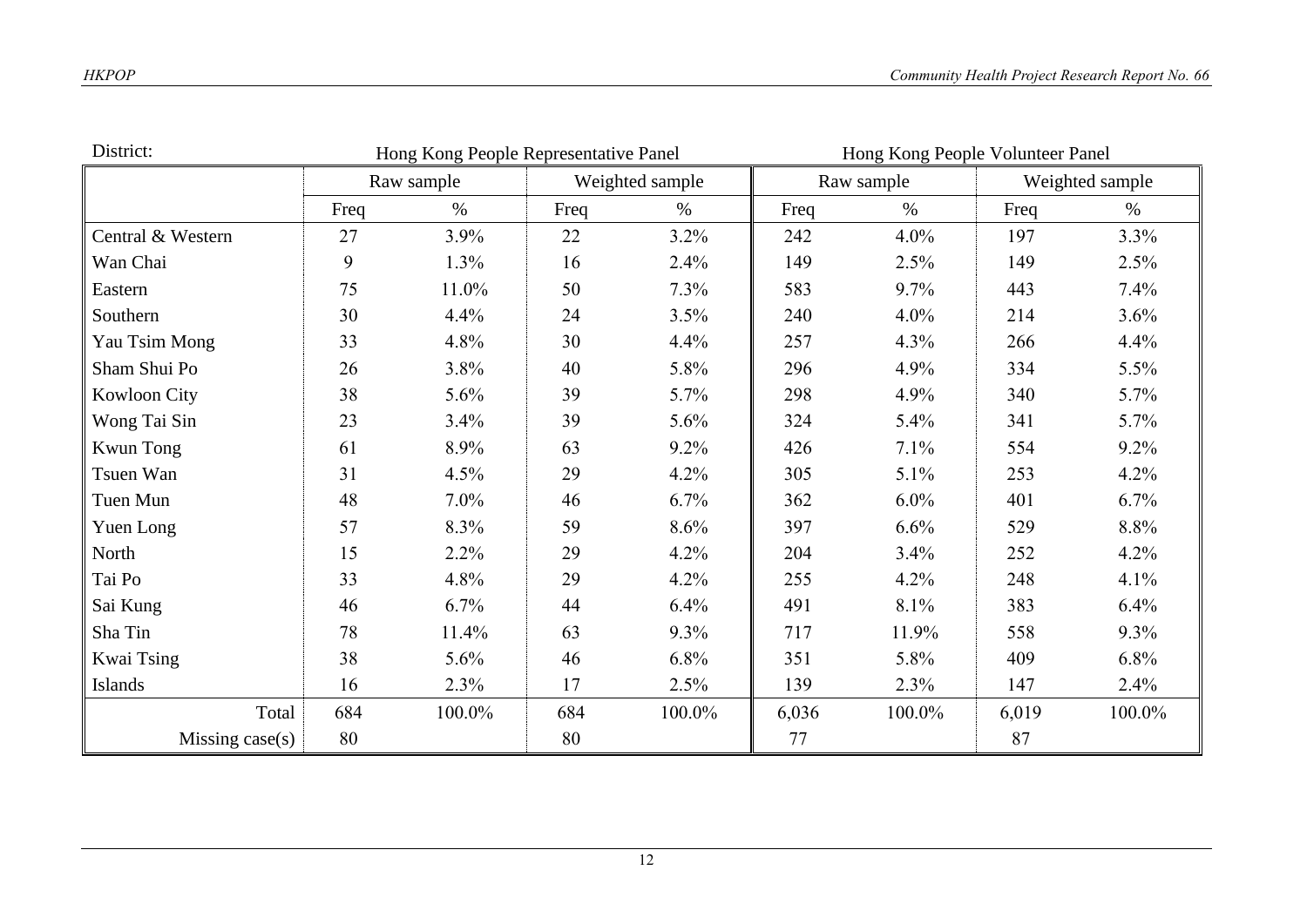| Political inclination:                                                                       |      | Hong Kong People Representative Panel |      |                 | Hong Kong People Volunteer Panel |            |       |                 |
|----------------------------------------------------------------------------------------------|------|---------------------------------------|------|-----------------|----------------------------------|------------|-------|-----------------|
|                                                                                              |      | Raw sample                            |      | Weighted sample |                                  | Raw sample |       | Weighted sample |
|                                                                                              | Freq | $\%$                                  | Freq | $\%$            | Freq                             | $\%$       | Freq  | $\%$            |
| Pro-democracy camp                                                                           | 353  | 46.3%                                 | 150  | 20.0%           | 2,978                            | 50.5%      | 1,286 | 23.2%           |
| Pro-establishment camp                                                                       | 19   | 2.5%                                  | 85   | 11.3%           | 28                               | 0.5%       | 537   | 9.7%            |
| Localist                                                                                     | 188  | 24.7%                                 | 95   | 12.6%           | 2,261                            | 38.3%      | 994   | 17.9%           |
| Centrist                                                                                     | 69   | 9.1%                                  | 134  | 17.8%           | 154                              | 2.6%       | 915   | 16.5%           |
| Others                                                                                       | 5    | 0.7%                                  |      | 0.1%            | 79                               | 1.3%       | 163   | 2.9%            |
| No political inclination /<br>politically neutral / don't<br>belong to any camp              | 108  | 14.2%                                 | 247  | 32.8%           | 285                              | 4.8%       | 1,372 | 24.7%           |
| Don't know / hard to say                                                                     | 20   | 2.6%                                  | 41   | 5.5%            | 113                              | 1.9%       | 280   | $5.1\%$         |
| Total                                                                                        | 762  | 100.0%                                | 754  | 100.0%          | 5,898                            | 100.0%     | 5,547 | 100.0%          |
| Missing case(s)                                                                              | 2    |                                       | 10   |                 | 215                              |            | 559   |                 |
| Voted political camp:*                                                                       |      | Hong Kong People Representative Panel |      |                 | Hong Kong People Volunteer Panel |            |       |                 |
|                                                                                              |      | Raw sample                            |      | Weighted sample |                                  | Raw sample |       | Weighted sample |
|                                                                                              | Freq | $\%$                                  | Freq | $\%$            | Freq                             | $\%$       | Freq  | $\%$            |
| Democratic                                                                                   | 567  | 74.2%                                 | 200  | 26.2%           | 5,570                            | 91.4%      | 1,589 | 26.1%           |
| Non-democratic                                                                               | 67   | 8.8%                                  | 270  | 35.3%           | 81                               | 1.3%       | 1,969 | 32.3%           |
| Did not vote / blank vote /<br>void vote / don't know /<br>hard to say / refuse to<br>answer | 114  | 14.9%                                 | 247  | 32.3%           | 330                              | 5.4%       | 1,917 | 31.5%           |
| Not a registered voter                                                                       | 16   | 2.1%                                  | 47   | 6.2%            | 110                              | 1.8%       | 618   | 10.2%           |
| Total                                                                                        | 764  | 100.0%                                | 764  | 100.0%          | 6,091                            | 100.0%     | 6,093 | 100.0%          |

\* (Only for respondents aged 18 or above or refuse to answer age)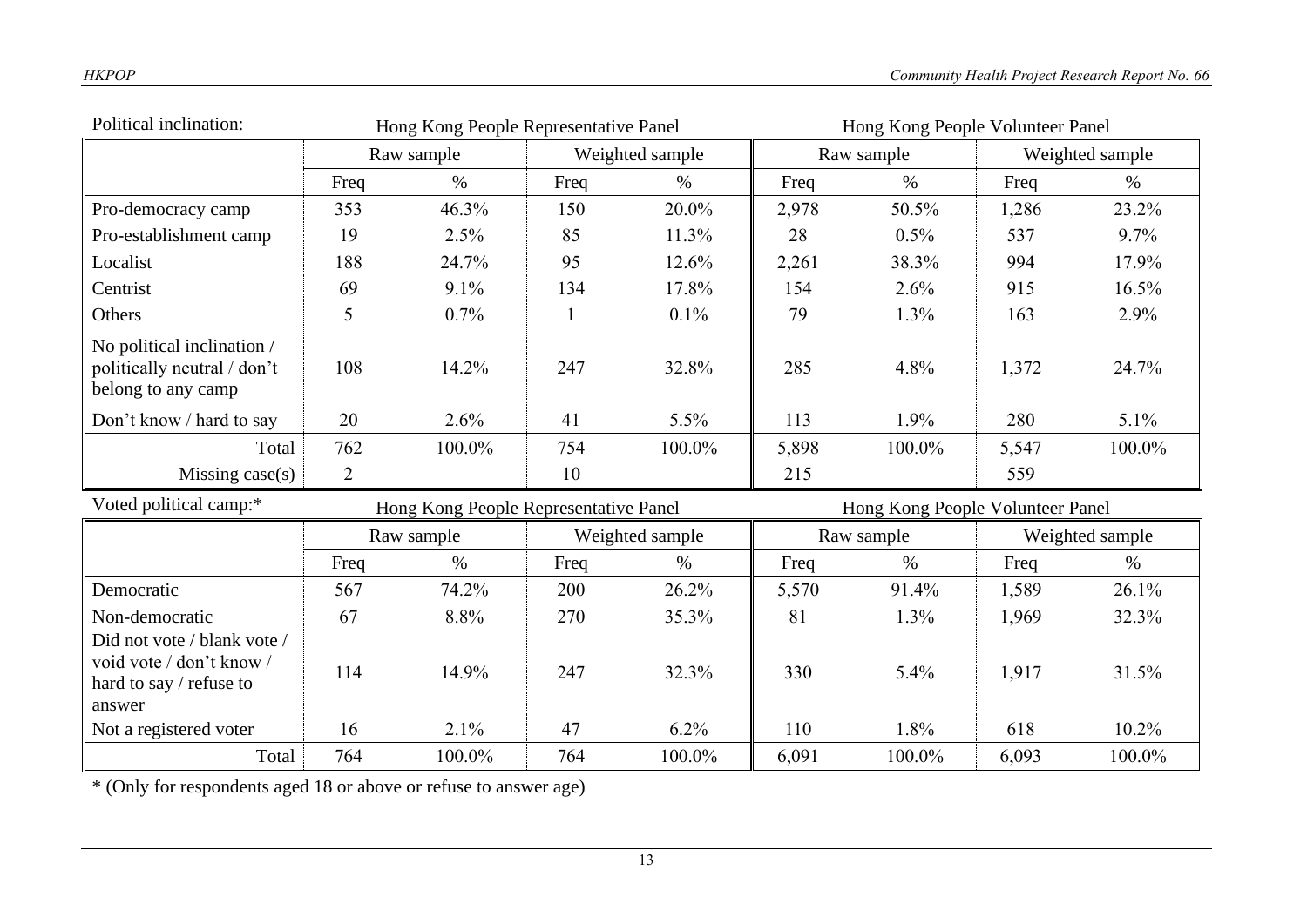# **Appendix 2: Contact Information**

|                         | Hong Kong People Representative Panel | Hong Kong People Volunteer Panel |
|-------------------------|---------------------------------------|----------------------------------|
| Total valid samples     | 764                                   | 6,113                            |
| Survey period           | $6 - 13/9/2021$                       | 6-13/9/2021                      |
| Success rate            | $8.7\%$                               | $7.4\%$                          |
| Questionnaires sent out | 8,747                                 | 82,589                           |
| Questionnaires received | 794                                   | 6,307                            |
| Ineligible samples      | 6                                     | 27                               |
| Invalid samples         |                                       |                                  |
| Incomplete samples      | 23                                    | 165                              |
| Standard error          | 1.8%                                  | $0.6\%$                          |
| Sampling error          | 3.5%                                  | 1.3%                             |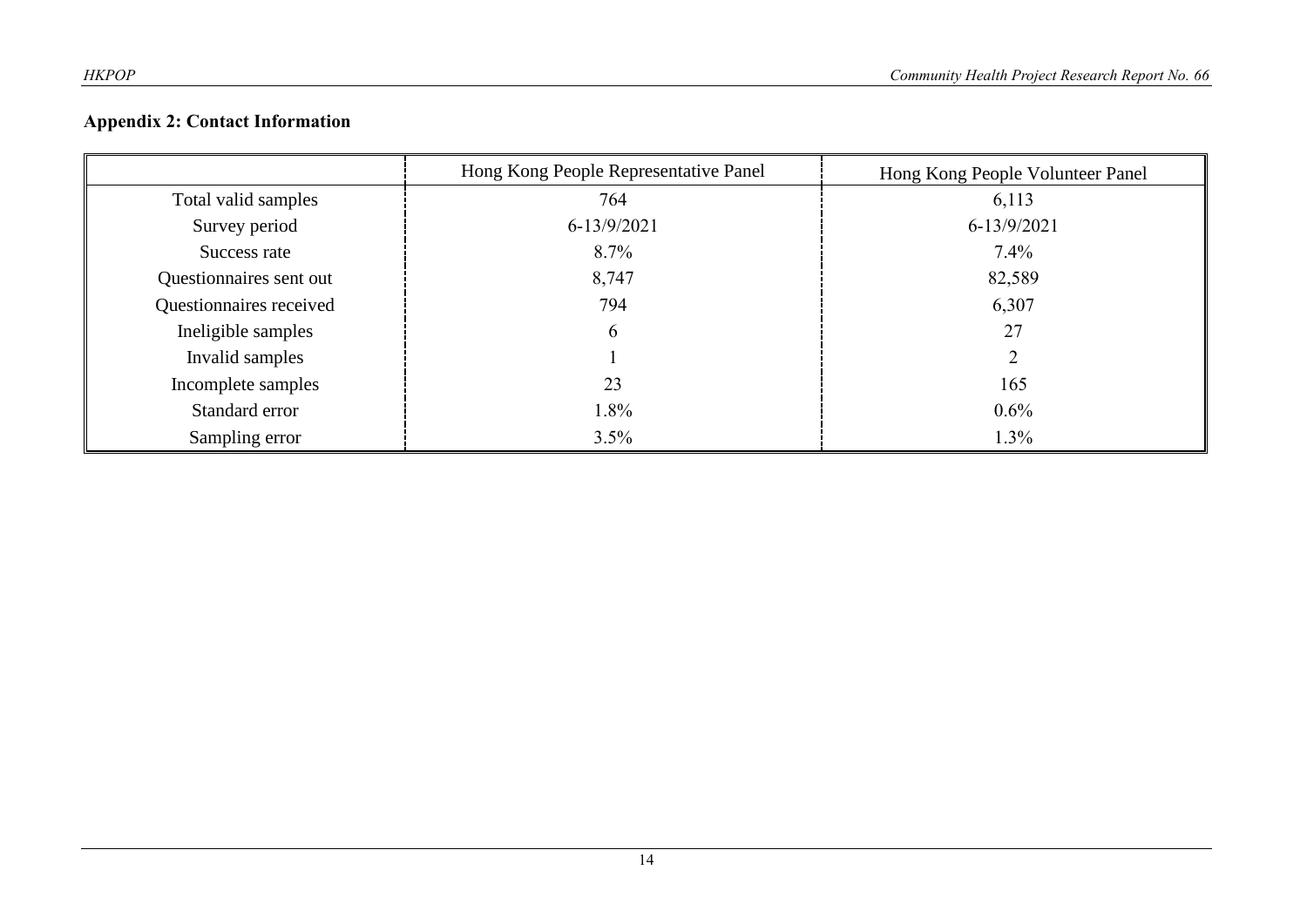# **Appendix 3: Quantitative analyses**

| Q1 What do you think is your chance of<br>being infected with the Coronavirus disease,<br>also known as Wuhan pneumonia, in the<br>coming one month? [Logarithmic Scale] |                  | Hong Kong People Representative Panel |                    |                             |         |                | Hong Kong People Volunteer Panel |                               |        |  |
|--------------------------------------------------------------------------------------------------------------------------------------------------------------------------|------------------|---------------------------------------|--------------------|-----------------------------|---------|----------------|----------------------------------|-------------------------------|--------|--|
|                                                                                                                                                                          |                  | Frequencies                           |                    | Percentages<br>$(Base=763)$ |         | Frequencies    |                                  | Percentages<br>$(Base=6,080)$ |        |  |
| 0% chance (Certainly not)                                                                                                                                                |                  | 85                                    |                    | 11.2%                       |         | 746            |                                  | 12.3%                         |        |  |
| 0.001% chance (1 in 100,000)                                                                                                                                             |                  | 149                                   |                    | 19.5%                       |         | 964            |                                  | 15.9%                         |        |  |
| 0.01% chance (1 in 10,000)                                                                                                                                               |                  | 61<br>41<br>66                        | 7.9%               |                             | 577     |                | 9.5%                             |                               |        |  |
| $0.1\%$ chance $(1 \text{ in } 1,000)$                                                                                                                                   |                  |                                       | 5.4%               |                             | 623     |                | 10.2%                            |                               |        |  |
| 1% chance (1 in 100)                                                                                                                                                     |                  |                                       | 8.6%               |                             | 646     |                | 10.6%                            |                               |        |  |
| 5% chance (1 in 20)                                                                                                                                                      |                  | 42                                    |                    | 5.5%                        |         | 349            |                                  | 5.7%                          |        |  |
| 10% chance (1 in 10)                                                                                                                                                     | }Small           | 35                                    |                    | 4.6%                        |         | 415            |                                  | 6.8%                          |        |  |
| 15% chance                                                                                                                                                               | chance           | 9                                     | 368                | 1.2%                        | }74.4%  | 118            | ${4,817}$                        | 1.9%                          | }79.2% |  |
| 20% chance                                                                                                                                                               |                  | 22                                    |                    | 2.9%                        |         | 232            |                                  | 3.8%                          |        |  |
| 25% chance                                                                                                                                                               |                  | $\overline{7}$                        | 29<br>8            | 1.0%                        |         | 62             |                                  | 1.0%                          |        |  |
| 30% chance                                                                                                                                                               |                  |                                       |                    | 3.8%                        |         | 30             |                                  | 0.5%                          |        |  |
| 35% chance                                                                                                                                                               |                  |                                       |                    | 1.0%                        |         | 13             |                                  | 0.2%                          |        |  |
| 40% chance                                                                                                                                                               |                  | 14                                    | 1.8%               |                             | 42      | 0.7%           |                                  |                               |        |  |
| 45% chance                                                                                                                                                               |                  | $\leq$ 1                              |                    | $< 0.1\%$                   |         | 1              |                                  | $< 0.1\%$                     |        |  |
| 50% chance                                                                                                                                                               |                  | 31                                    |                    | 4.1%                        |         |                | 189                              |                               | 3.1%   |  |
| 60% chance                                                                                                                                                               |                  | 3                                     |                    | 0.4%                        |         | 6              |                                  | 0.1%                          |        |  |
| 70% chance                                                                                                                                                               |                  | $\leq$ 1                              |                    | 0.1%                        |         | 17             |                                  | 0.3%                          |        |  |
| 80% chance                                                                                                                                                               | }Large<br>chance | 1                                     | $\overline{)5}$    | 0.1%                        | $0.7\%$ | 37             | 66                               | 0.6%                          | 1.1%   |  |
| 90% chance                                                                                                                                                               |                  | $\leq$ 1                              |                    | $< 0.1\%$                   |         | $\overline{4}$ |                                  | 0.1%                          |        |  |
| 100% chance (Certainly will)                                                                                                                                             |                  |                                       |                    | 0.2%                        |         | $\overline{2}$ |                                  | $< 0.1\%$                     |        |  |
| Others                                                                                                                                                                   |                  |                                       | $\mathbf{0}$<br>0% |                             |         |                | $< 0.1\%$                        |                               |        |  |
| Don't know / hard to say                                                                                                                                                 |                  | 158                                   |                    | 20.8%                       |         | 1,007          |                                  | 16.6%                         |        |  |
| Total                                                                                                                                                                    |                  |                                       | 763<br>100.0%      |                             | 6,080   |                | 100.0%                           |                               |        |  |
| Mean                                                                                                                                                                     |                  | 0.84                                  |                    |                             |         |                | 0.63                             |                               |        |  |
| Standard error of mean                                                                                                                                                   |                  |                                       |                    | 0.06                        |         |                |                                  | 0.02                          |        |  |
| Median                                                                                                                                                                   |                  |                                       |                    | 0.01                        |         |                |                                  | 0.01                          |        |  |
| Refuse to answer                                                                                                                                                         |                  | 1                                     |                    |                             |         | 26             |                                  |                               |        |  |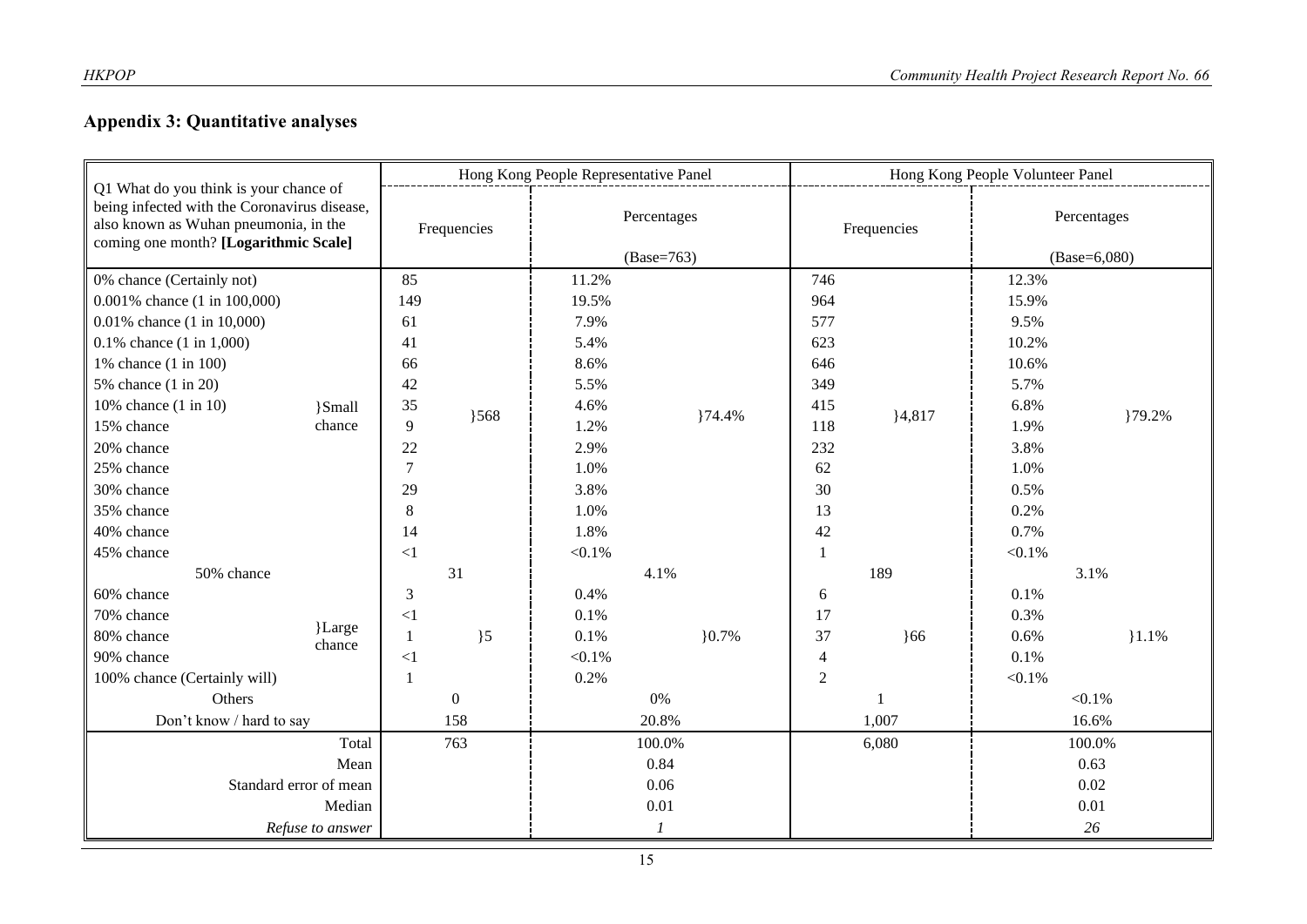| Q2 How satisfied or dissatisfied are<br>you with the government's<br>performance in handling novel<br>coronavirus pneumonia? |                     |             |      | Hong Kong People Representative Panel |            | Hong Kong People Volunteer Panel |             |                               |        |
|------------------------------------------------------------------------------------------------------------------------------|---------------------|-------------|------|---------------------------------------|------------|----------------------------------|-------------|-------------------------------|--------|
|                                                                                                                              |                     | Frequencies |      | Percentages<br>$(Base=764)$           |            | Frequencies                      |             | Percentages<br>$(Base=6,105)$ |        |
| Very much satisfied                                                                                                          | <b>Satisfied</b>    | 37          | 3221 | 4.9%                                  | }28.9%     | 522                              | }1,974      | 8.5%                          | }32.3% |
| Somewhat satisfied                                                                                                           |                     | 184         |      | 24.1%                                 |            | 1,452                            |             | 23.8%                         |        |
| Half-half                                                                                                                    |                     | 151         |      | 19.8%                                 |            | 480                              |             | 7.9%                          |        |
| Somewhat<br>dissatisfied                                                                                                     |                     | 106         |      | 13.9%                                 |            | 1,052                            |             | 17.2%                         |        |
| Very much<br>dissatisfied                                                                                                    | <i>Dissatisfied</i> | 277         | }383 | 36.3%                                 | $\{50.2\%$ | 2,561                            | $\{3,613\}$ | 41.9%                         | }59.2% |
| Don't know / hard to say                                                                                                     |                     | 9           |      | 1.1%                                  |            | 39                               |             | $0.6\%$                       |        |
| Total                                                                                                                        |                     |             | 764  | 100.0%                                |            | 6,105                            |             | 100.0%                        |        |
| Mean values                                                                                                                  |                     |             |      | 2.5                                   |            |                                  |             | 2.4                           |        |
| Standard error of mean                                                                                                       |                     |             |      | < 0.1                                 |            |                                  |             | < 0.1                         |        |
| Median                                                                                                                       |                     |             |      | 2.0                                   |            |                                  |             | 2.0                           |        |
| Refuse to answer                                                                                                             |                     |             |      | $\langle$ 1                           |            |                                  |             |                               |        |
| Net value (Satisfied-Dissatisfied)                                                                                           |                     |             |      | $-21.3%$                              |            |                                  |             | $-26.8%$                      |        |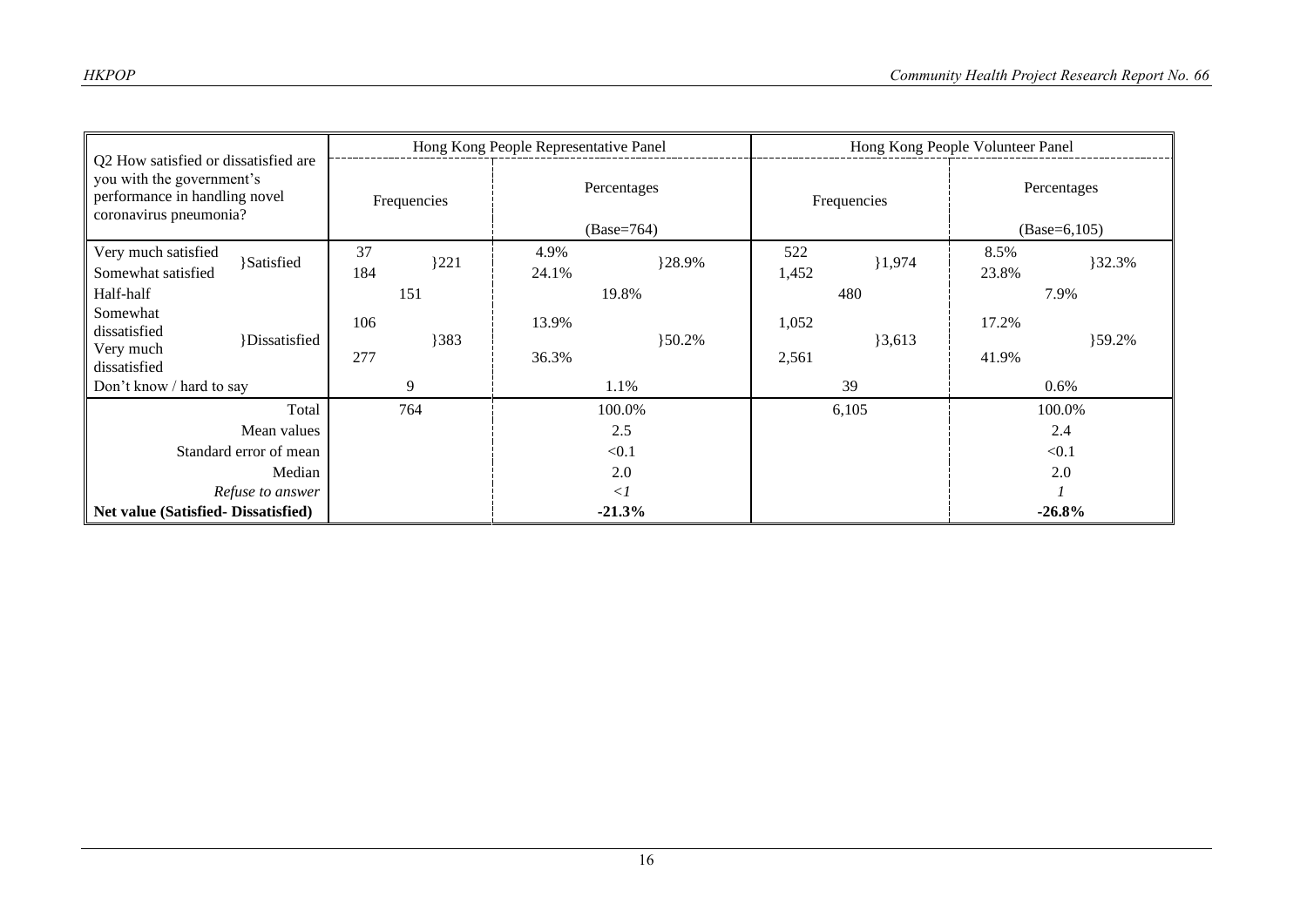| Rank           | <b>District Council</b> | <b>Hong Kong People Representative Panel</b> | <b>Hong Kong People Volunteer Panel</b> | <b>Total</b> |
|----------------|-------------------------|----------------------------------------------|-----------------------------------------|--------------|
|                | Sha Tin                 | 78                                           | 717                                     | 795          |
| $\overline{2}$ | Eastern                 | 75                                           | 583                                     | 658          |
| 3              | Sai Kung                | 46                                           | 491                                     | 537          |
| 4              | <b>Kwun Tong</b>        | 61                                           | 426                                     | 487          |
| 5              | Yuen Long               | 57                                           | 397                                     | 454          |
| 6              | Tuen Mun                | 48                                           | 362                                     | 410          |
| $\mathcal{I}$  | Kwai Tsing              | 38                                           | 351                                     | 389          |
| 8              | Wong Tai Sin            | 23                                           | 324                                     | 347          |
| 9              | Kowloon City            | 38                                           | 298                                     | 336          |
| 9              | Tsuen Wan               | 31                                           | 305                                     | 336          |
| 11             | Sham Shui Po            | 26                                           | 296                                     | 322          |
| 12             | Yau Tsim Mong           | 33                                           | 257                                     | 290          |
| 13             | Tai Po                  | 33                                           | 255                                     | 288          |
| 14             | Southern                | 30                                           | 240                                     | 270          |
| 15             | Central & Western       | 27                                           | 242                                     | 269          |
| 16             | North                   | 15                                           | 204                                     | 219          |
| 17             | Wan Chai                | 9                                            | 149                                     | 158          |
| 18             | Islands                 | 16                                           | 139                                     | 155          |
| <b>Total</b>   |                         | 684                                          | 6,036                                   | 6,720        |

## **Appendix 4: Sample count for each constituency (18 in total)**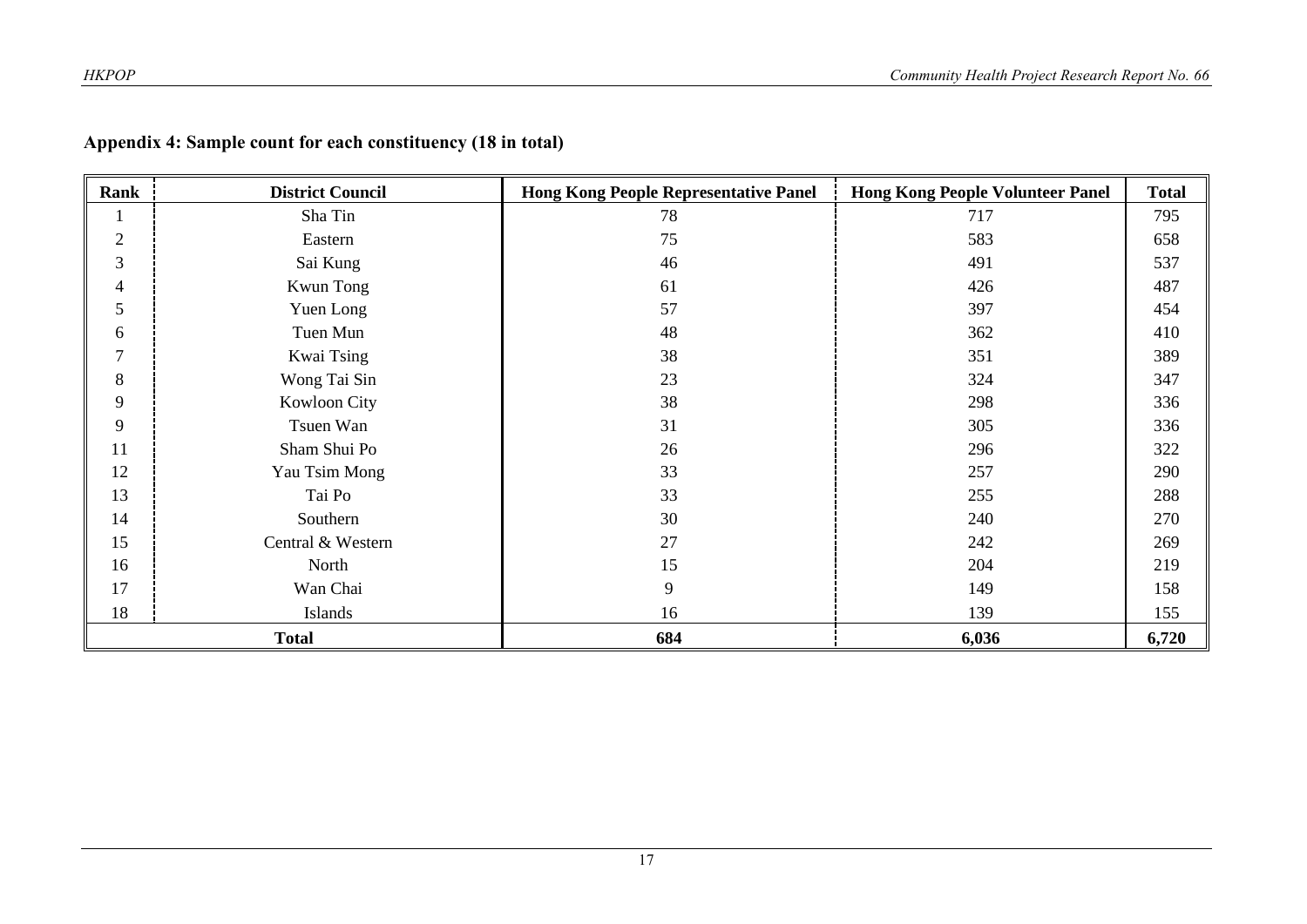# **Appendix 5: Survey questionnaire (6-13/9/2021)**

# **HKPORI: We Hongkongers & Community Health Survey**

Hong Kong Public Opinion Research Institute is politically neutral, we welcome different opinions. All personal data will be kept strictly confidential. You can fill in the questionnaire again at any time to express your latest views, and your last submission will be collated. For enquiries, please email us at panel@pori.hk.

Last updated: xxxx-xx-xx xx:xx

Tentative next update: xxxx-xx-xx

\*Required

#### **(Registered member) Panel ID: \***

(Please do not alter the pre-filled ID)

 $\mathcal{L}_\text{max}$  , where  $\mathcal{L}_\text{max}$ 

 $\mathcal{L}_\text{max}$  , where  $\mathcal{L}_\text{max}$ 

**(Registered member) Invitation token: \***

(Please do not alter the pre-filled token)

#### **(New member) Please first register as a HKPOP Panel member at**

#### **https://www.pori.hk/panel.html?lang=en \***

- $\bigcirc$  Already registered as a member earlier (Please go to the survey platform by clicking on the designated hyperlink sent to you by email)
- $\bigcirc$  Have just registered as a member
- Not yet registered as a member, and will register after completing the survey (Please note: Your response will be removed if you have not yet successfully registered as a member at the time of data analysis)

#### **Eligibility Confirmation**

 $\mathcal{L}_\text{max}$ 

#### **(New member)**

**Email used / will be used in registration: \***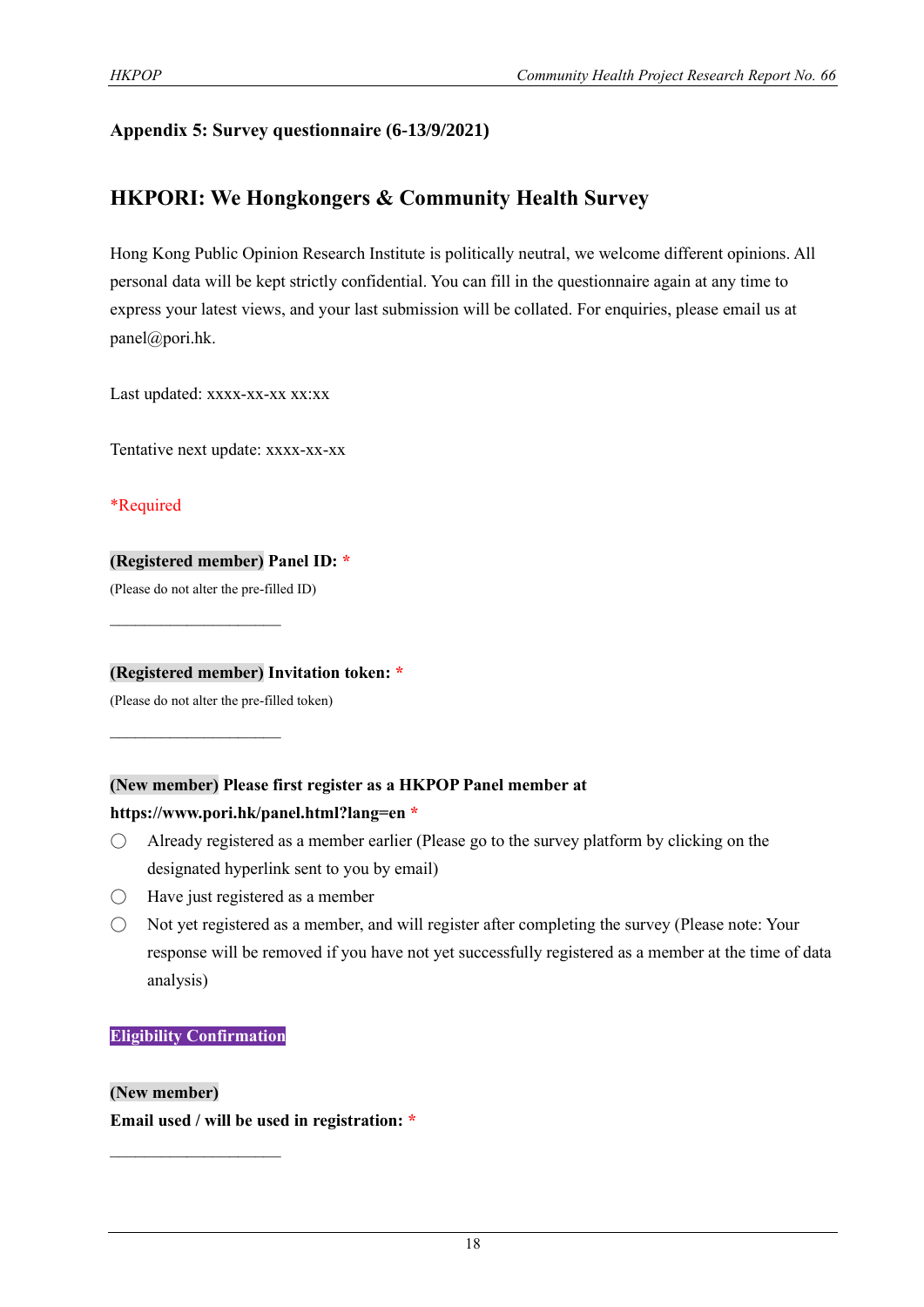#### **Are you a Hong Kong resident aged 12 or above? \***

- Yes
- No
- Don't know / hard to say

**Community Health**

## **How likely do you think it is that you will contract novel coronavirus pneumonia over the next one month?**

(Please select the closest answer. If you have another answer, please fill in the last item.)

- 0% chance (Certainly not)
- $\bigcirc$  0.001% chance (1 in 100,000)
- ◯ 0.01% chance (1 in 10,000)
- $\bigcirc$  0.1% chance (1 in 1,000)
- $\bigcirc$  1% chance (1 in 100)
- ◯ 5<sup>%</sup> chance (1 in 20)
- $\bigcirc$  10% chance (1 in 10)
- 15% chance
- 20% chance
- 25% chance
- 30% chance
- 35% chance
- 40% chance
- 45% chance
- $\bigcirc$  50% chance
- $\bigcirc$  60% chance
- 70% chance
- 80% chance
- 90% chance
- 100% chance (Certainly will)
- Don't know / hard to say
- $\bigcirc$  Other: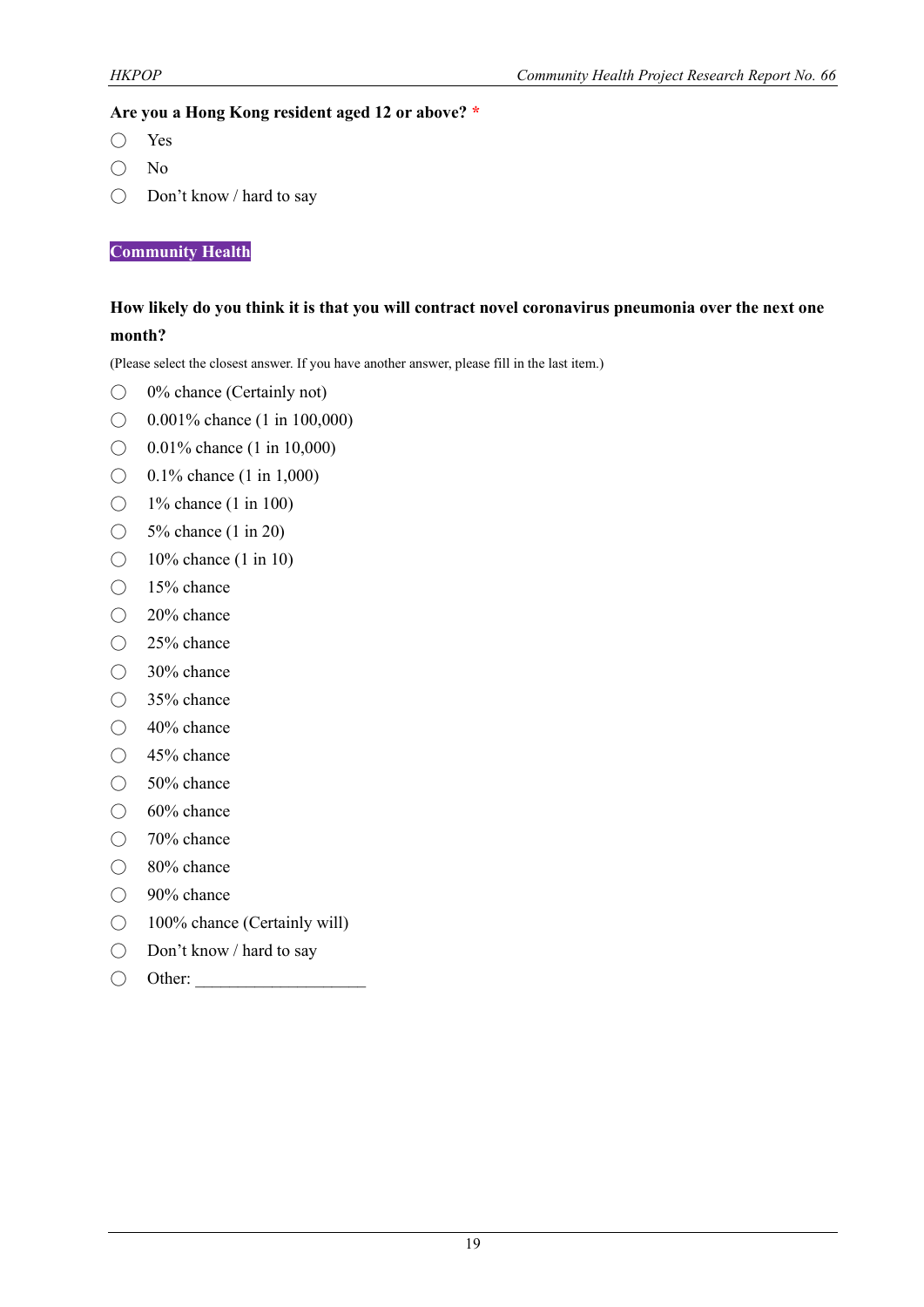#### **Community Health**

**What do you think is the appropriate timing to completely lift the regulation prohibiting gatherings of more than a specific number of people in public places under the pandemic?**

(Please select the closest answer; If there is no suitable answer at all, please select "don't know / hard to say".)

- $\bigcirc$  Should completely lift the regulation prohibiting gatherings of more than a specific number of people in public places unconditionally  $\rightarrow$  Skip questions related to this regulation
- Number of recovered cases exceeds newly confirmed cases each day
- $\bigcirc$  Number of newly confirmed cases each day falls to a single digit
- No more newly confirmed local case
- No more newly confirmed local or imported case
- $\bigcirc$  No more newly confirmed local case in L consecutive days (Please input L in the next page)
- $\bigcirc$  No more newly confirmed local and imported case in N consecutive days (Please input N in the next page)
- Don't know / hard to say

#### **Community Health**

**How many consecutive days (the value of L mentioned before) with no more newly confirmed local case do you think there should be before it is appropriate to completely lift the regulation prohibiting gatherings of more than a specific number of people in public places?**

#### **Community Health**

 $\mathcal{L}_\text{max}$  , where  $\mathcal{L}_\text{max}$ 

**How many consecutive days (the value of N mentioned before) with no more newly confirmed local and imported case do you think there should be before it is appropriate to completely lift the regulation prohibiting gatherings of more than a specific number of people in public places?**

 $\mathcal{L}_\text{max}$  , where  $\mathcal{L}_\text{max}$ 

 $\mathcal{L}_\text{max}$ 

#### **Community Health**

**How many newly confirmed cases each day should there be before it would be appropriate to prohibit gatherings of more than 2 people?\n[The pandemic should be at its worst; For reference, there are 12 newly confirmed cases on February 23, 2021]** (To opt for "don't know / hard to say", please input 99999)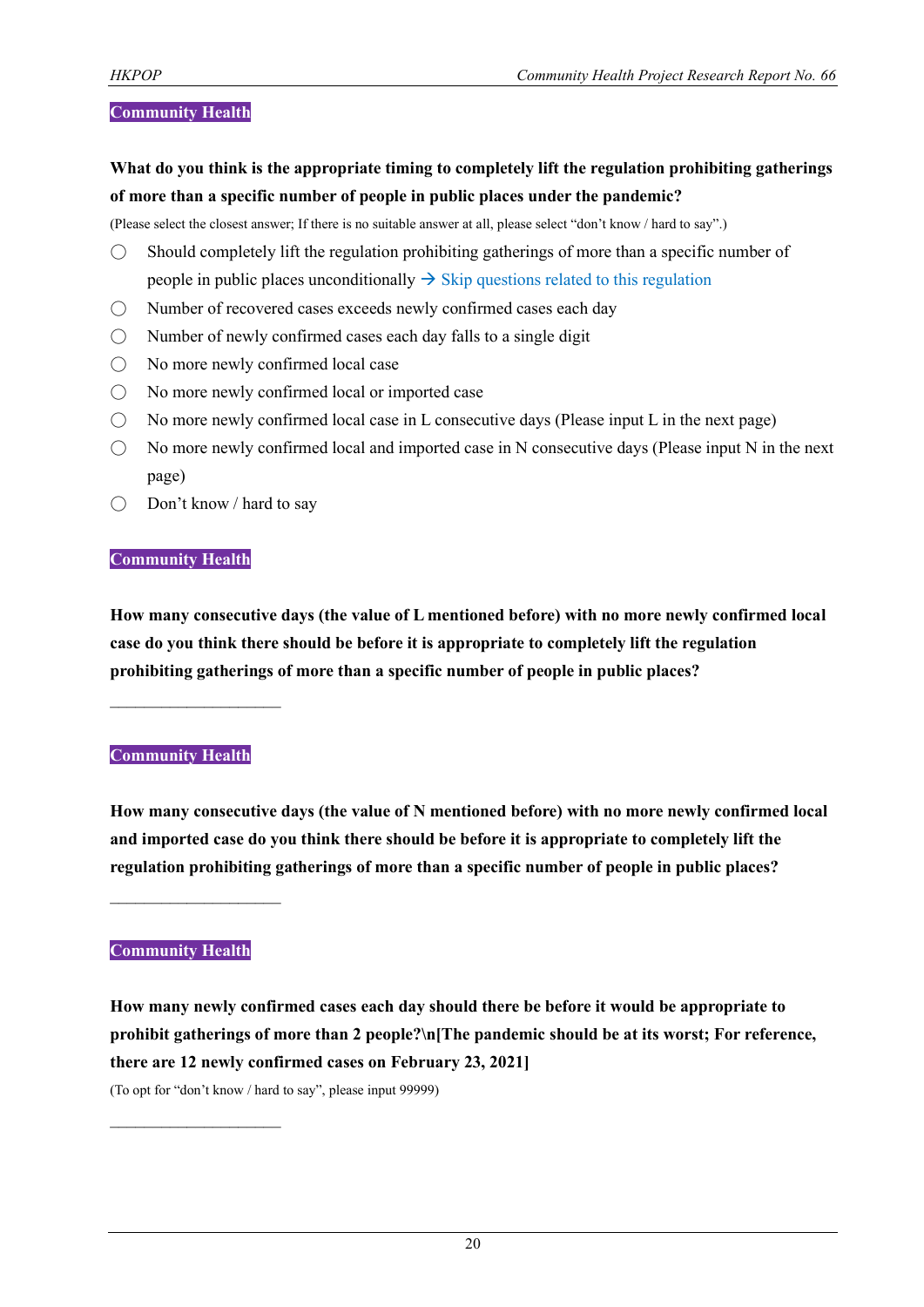**How many newly confirmed cases each day should there be before it would be appropriate to prohibit gatherings of more than 4 people?\n[The number of newly confirmed cases should be fewer than that in the previous question]**

(To opt for "don't know / hard to say", please input 99999)

 $\mathcal{L}_\text{max}$ 

 $\mathcal{L}_\text{max}$ 

**How many newly confirmed cases each day should there be before it would be appropriate to prohibit gatherings of more than 8 people?\n[The number of newly confirmed cases should be fewer than that in the previous question]**

(To opt for "don't know / hard to say", please input 99999)

**How many newly confirmed cases each day should there be before it would be appropriate to prohibit gatherings of more than 16 people?\n[The number of newly confirmed cases should be fewer than that in the previous question]**

(To opt for "don't know / hard to say", please input 99999)

**Please list combinations of [number of cases & number of people allowed in gatherings] that you think is appropriate in the field below:**

#### **Other Opinions**

**How satisfied or dissatisfied are you with the government's performance in handling novel coronavirus pneumonia?**

- Very much satisfied
- $\bigcirc$  Somewhat satisfied
- Half-half
- Somewhat dissatisfied
- Very much dissatisfied

 $\mathcal{L}_\text{max}$ 

 $\bigcirc$  Don't know / hard to say

**Please rate on a scale of 0 to 100 your extent of support to the Chief Executive Carrie Lam, with 0 indicating absolutely not supportive, 100 indicating absolutely supportive and 50 indicating halfhalf. How would you rate the Chief Executive Carrie Lam?[For weighting purposes only]**

(To opt for "don't know / hard to say", please input 8888)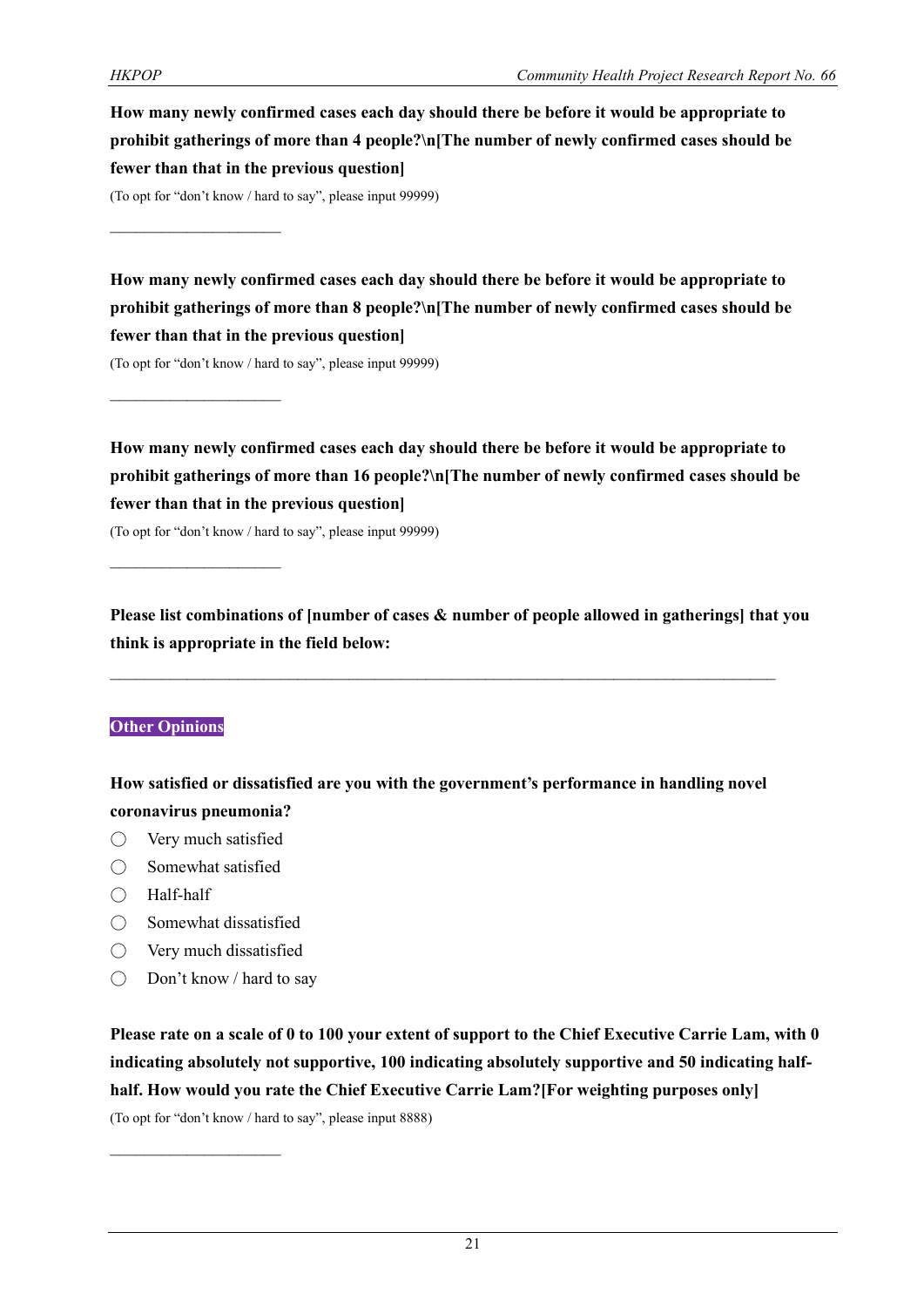#### **Generally speaking, how satisfied or dissatisfied are you with the current political condition in**

#### **Hong Kong?**

- Very much satisfied
- Somewhat satisfied
- Half-half
- $\bigcirc$  Somewhat dissatisfied
- Very much dissatisfied
- Don't know / hard to say

# **Generally speaking, how satisfied or dissatisfied are you with the current economic condition in Hong Kong?**

- Very much satisfied
- Somewhat satisfied
- Half-half
- Somewhat dissatisfied
- Very much dissatisfied
- Don't know / hard to say

#### **Generally speaking, how satisfied or dissatisfied are you with the current livelihood condition in**

#### **Hong Kong?**

- Very much satisfied
- Somewhat satisfied
- Half-half
- Somewhat dissatisfied
- Very much dissatisfied
- Don't know / hard to say

#### **Other Opinions**

#### **Do you have any survey question to suggest for our surveys?**

(If you do not have any suggestion, please leave this space blank.)

# **Do you have any needs which you want us to forward to your District Councillor or other persons you name here? (Please write down your contacts)**

 $\mathcal{L}_\text{max}$  and  $\mathcal{L}_\text{max}$  and  $\mathcal{L}_\text{max}$  and  $\mathcal{L}_\text{max}$  and  $\mathcal{L}_\text{max}$  and  $\mathcal{L}_\text{max}$ 

 $\mathcal{L}_\mathcal{L} = \{ \mathcal{L}_\mathcal{L} = \{ \mathcal{L}_\mathcal{L} = \{ \mathcal{L}_\mathcal{L} = \{ \mathcal{L}_\mathcal{L} = \{ \mathcal{L}_\mathcal{L} = \{ \mathcal{L}_\mathcal{L} = \{ \mathcal{L}_\mathcal{L} = \{ \mathcal{L}_\mathcal{L} = \{ \mathcal{L}_\mathcal{L} = \{ \mathcal{L}_\mathcal{L} = \{ \mathcal{L}_\mathcal{L} = \{ \mathcal{L}_\mathcal{L} = \{ \mathcal{L}_\mathcal{L} = \{ \mathcal{L}_\mathcal{$ 

(The request you make here is not part of our study, we simply want to bridge people who need help with people who can help.)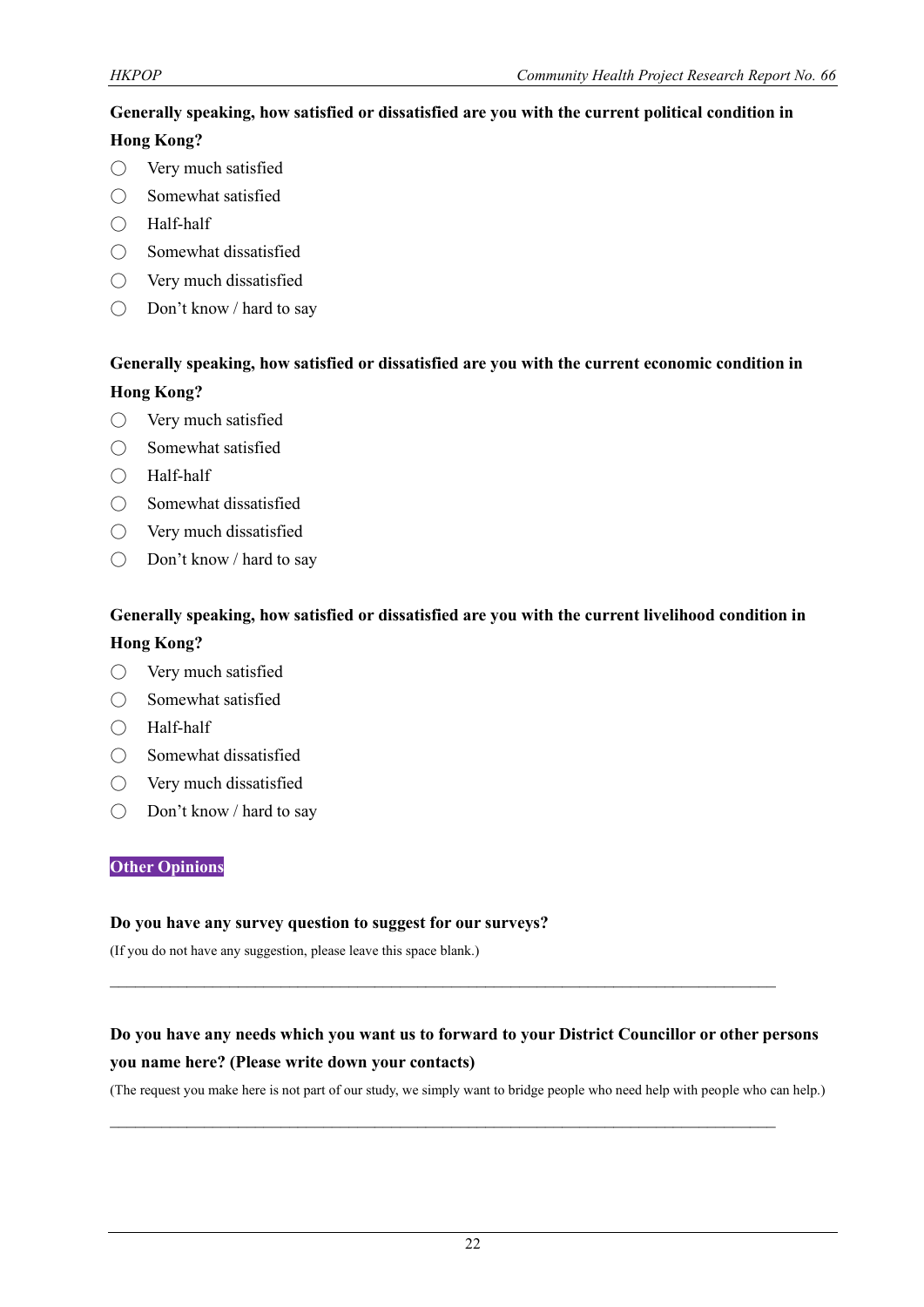#### **Personal Information (Registered member)**

**The following section is about personal information, including: gender, age, educational attainment, occupation, political inclination, area of residence, voting behaviour in the 2019 District Council Election. If you have already provided relevant information in the previous PopPanel survey series and have nothing to add or update, you may skip these questions. We will use the past data you provided in this survey series for analysis.**

- $\circ$  I have already provided my personal information, and has nothing to add or update (skip questions on personal information)
- Provide / update personal information now

#### **Personal Information**

#### **Gender**

- Male
- Female
- Other

#### **Age**

#### **Age range**

(If prefer not to provide exact age)

- $O$  12 14
- $\bigcirc$  15 17
- $\bigcirc$  18 19
- $\bigcirc$  20 24
- $\bigcirc$  25 29
- $\bigcirc$  30 34
- $\bigcirc$  35 39
- $\bigcirc$  40 44
- $\bigcirc$  45 49
- $\bigcirc$  50 54
- $\bigcirc$  55 59
- $\bigcirc$  60 64
- $\bigcirc$  65 69
- 70 or above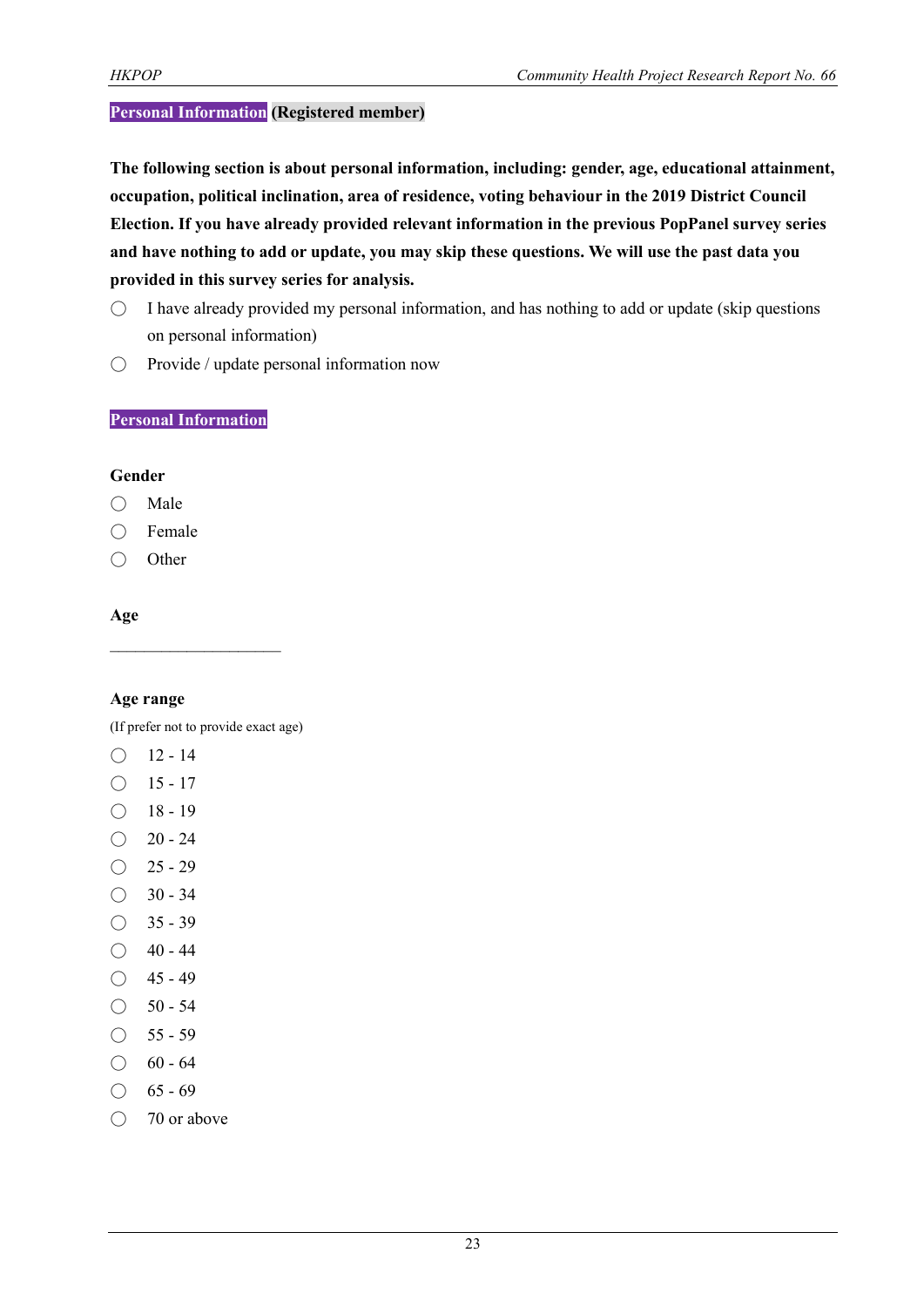#### **Educational attainment**

(The highest level attended, regardless of whether you have completed the course, including what you are attending)

- $\bigcirc$  Primary or below
- $\bigcirc$  Lower secondary (Secondary 1 to 3)
- $\bigcirc$  Upper secondary (Secondary 4 to 7 / DSE / Yi Jin)
- Tertiary: non-degree course (including diploma / certificate / sub-degree course)
- Tertiary: bachelor degree course
- Tertiary: postgraduate school or above

#### **Occupation**

(Owner / self-employed / freelance / part time / civil servant are not valid answers, please answer according to the job nature or content)

- Administrator and professional
- Clerical and service worker
- Production worker
- Student
- Home-maker / housewife
- Retired person
- Unemployed / between jobs / other non-employed
- $\bigcirc$  Other:

#### **Which of the following best describes your political inclination?**

- Localist
- Pro-democracy camp
- Centrist
- Pro-establishment camp
- $\bigcirc$  No political inclination / politically neutral / do not belong to any camp
- Don't know / hard to say
- $\bigcirc$  Other: